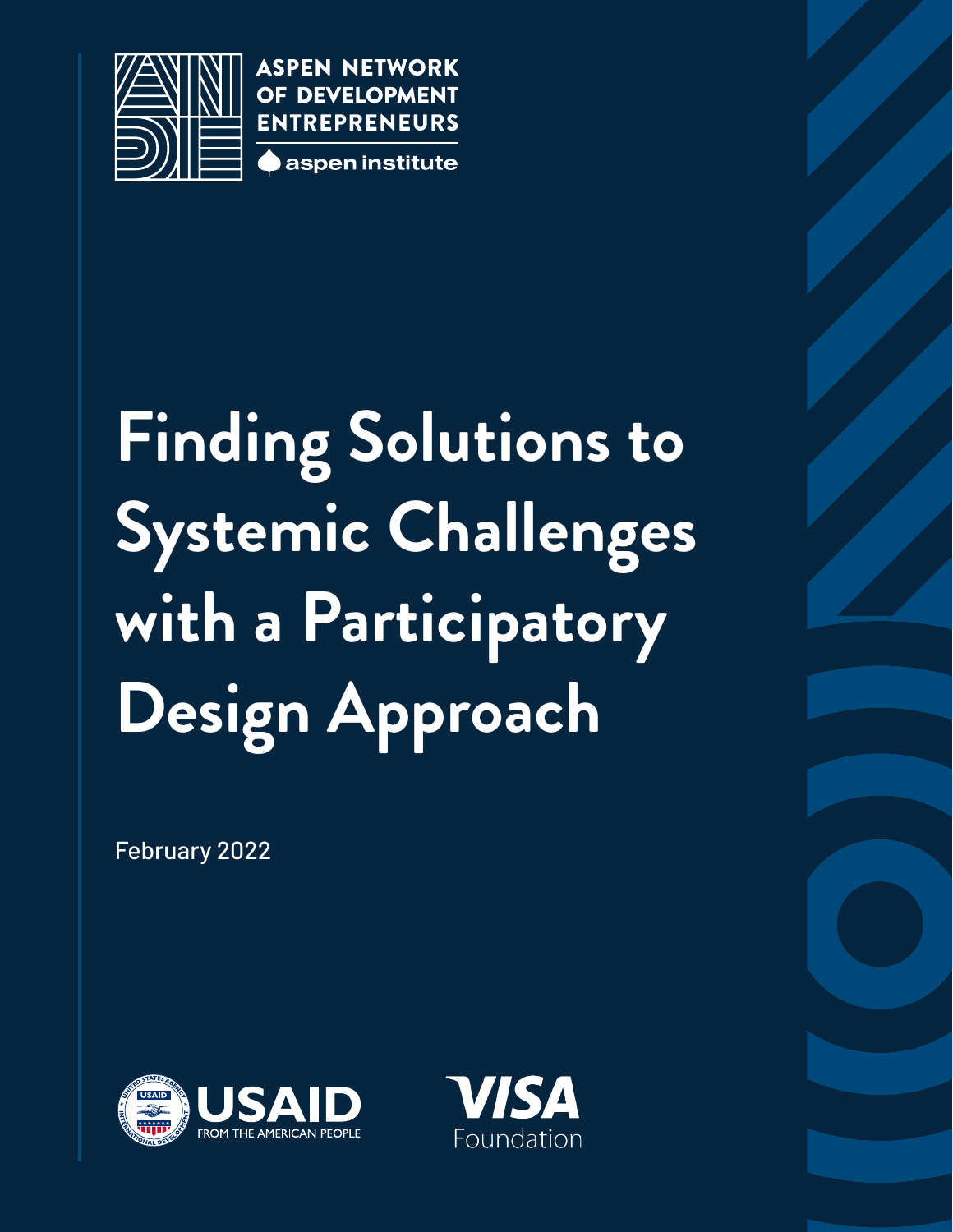# **Contents**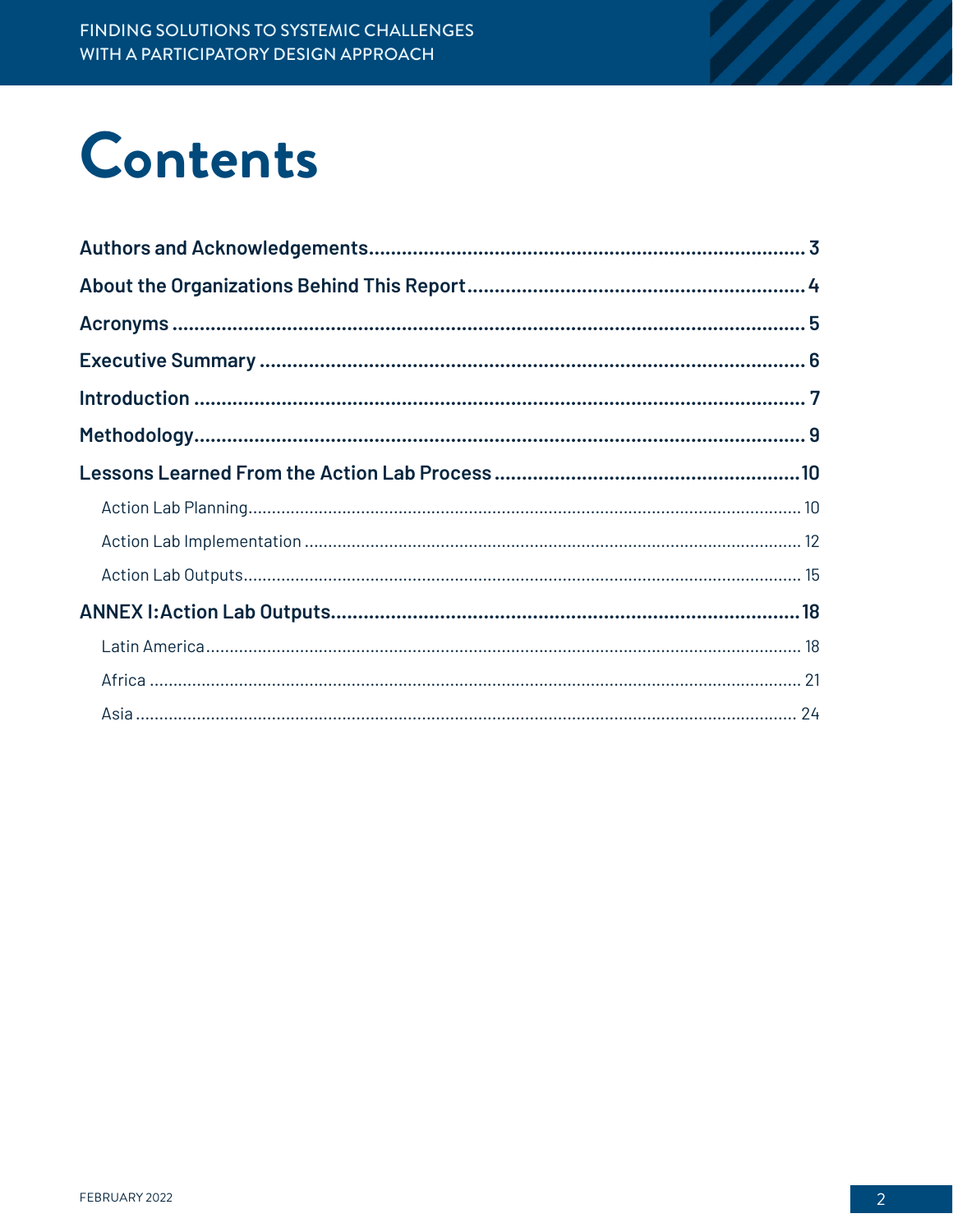# <span id="page-2-0"></span>**Authors and Acknowledgements**

## CONTRIBUTING AUTHORS

**Daniela Kaegi,** Author and Interviewer

### ACKNOWLEDGMENTS

This work would not have been possible without the generous support of the Visa Foundation and the United States Agency for International Development (USAID), as well as the interviewees who graciously gave of their time and expertise. A special thanks to the MIT-D Lab team for their collaboration and for developing the Action Labs' curriculum, to Mallory St. Claire for supporting the Monitoring, Learning and Evaluation data collection, and to Susannah Eastham and Matthew Guttentag for their editing contributions.

### INTERVIEWEES<sup>1</sup>

**Courtney Savie Lawrence,** Action Lab Facilitator (Contractor) **Farid Juliao,** ANDE Andean Chapter Action Lab Manager **Cecilia Zanotti,** ANDE Brazil Chapter Action Lab Manager **Rodrigo Morales,** ANDE Central America and Mexico Chapter Action Lab Manager **Khatuchi Khasandi,** ANDE East Africa Action Lab Manager **Fai Wechayachai,** ANDE East- and Southeast Asia Action Lab Manager **[Pasiwat Sutthirak,](mailto:pasiwat.sutthirak@aspeninstitute.org)** ANDE East- and Southeast Asia Action Lab Manager **Sucharita Kamath,** ANDE India Chapter Action Lab Manager **Sekai Chiwandamira,** ANDE South Africa Chapter Action Lab Manager **Tendai Mugabe,** ANDE South Africa Chapter Action Lab Manager **[Joshua Adedeji,](mailto:joshua.adedeji@aspeninstitute.org)** ANDE West Africa Chapter Action Lab Manager **Lucía Casanovas Urday,** Andean Action Lab Participant **Tom Van den Steen,** Andean Action Lab Participant **Julia Santander,** Andean Action Lab Participant **Adriana Carvalho,** Brazil Action Lab Participant **Edna Karanja,** ANDE East Africa Action Lab Manager

<sup>1</sup> Note: Four Action Lab Participants, not listed here, provided a written response to ANDE's inquiry for an interview.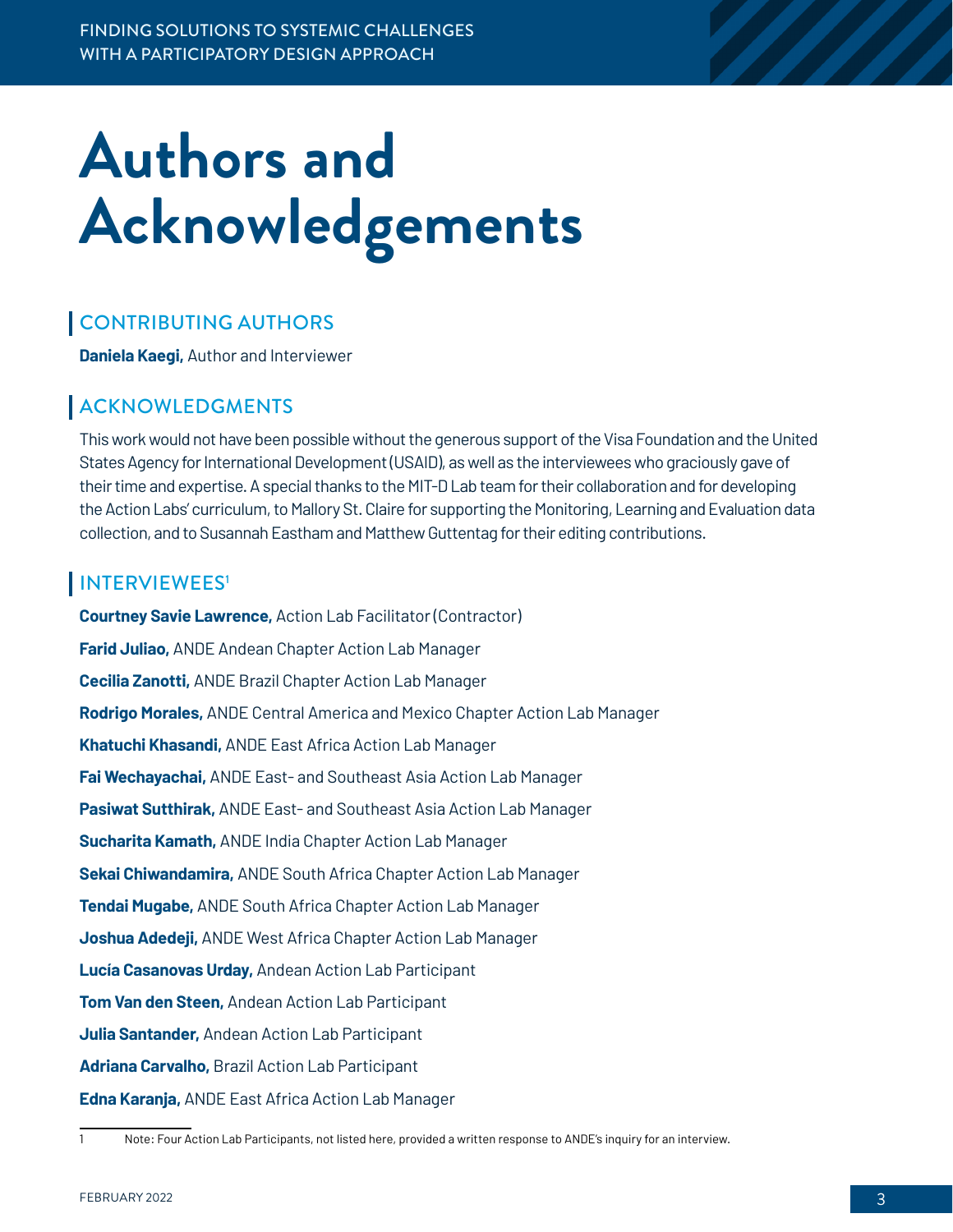# <span id="page-3-0"></span>**About the Organizations Behind This Report**

### ASPEN NETWORK OF DEVELOPMENT ENTREPRENEURS

The Aspen Network of Development Entrepreneurs (ANDE) is a global network of organizations that propel entrepreneurship in developing economies. ANDE members provide critical financial, educational, and business support services to small and growing businesses (SGBs) based on the conviction that SGBs create jobs, stimulate long-term economic growth, and produce environmental and social benefits.

As the leading global voice of the SGB sector, ANDE believes that SGBs are a powerful, yet underleveraged tool in addressing social and environmental challenges. Since 2009, ANDE has grown into a trusted network of nearly 300 collaborative members that operate in nearly every developing economy. ANDE grows the body of knowledge, mobilizes resources, and connects the institutions that support the small business entrepreneurs who build inclusive prosperity in the developing world.

ANDE is part of the Aspen Institute, a global non profit organization committed to realizing a free, just, and equitable society.

## THE VISA FOUNDATION

The Visa Foundation is a U.S. registered 501(c)3 entity. The Visa Foundation seeks to support inclusive economies where individuals, businesses, and communities can thrive. Through grantmaking and investing, Visa Foundation prioritizes the growth of gender-diverse and inclusive small and microbusinesses. The Foundation also supports broader community needs and disaster response in times of crisis.

### U.S. AGENCY FOR INTERNATIONAL DEVELOPMENT

The United States Agency for International Development (USAID) is the world's premier international development agency and a catalytic actor driving development results. USAID's work advances U.S. national security and economic prosperity, demonstrates American generosity, and promotes a path to recipient self-reliance and resilience. USAID's Partnering to Accelerate Entrepreneurship (PACE) initiative catalyzes private-sector investment into early-stage enterprises, including women-owned businesses.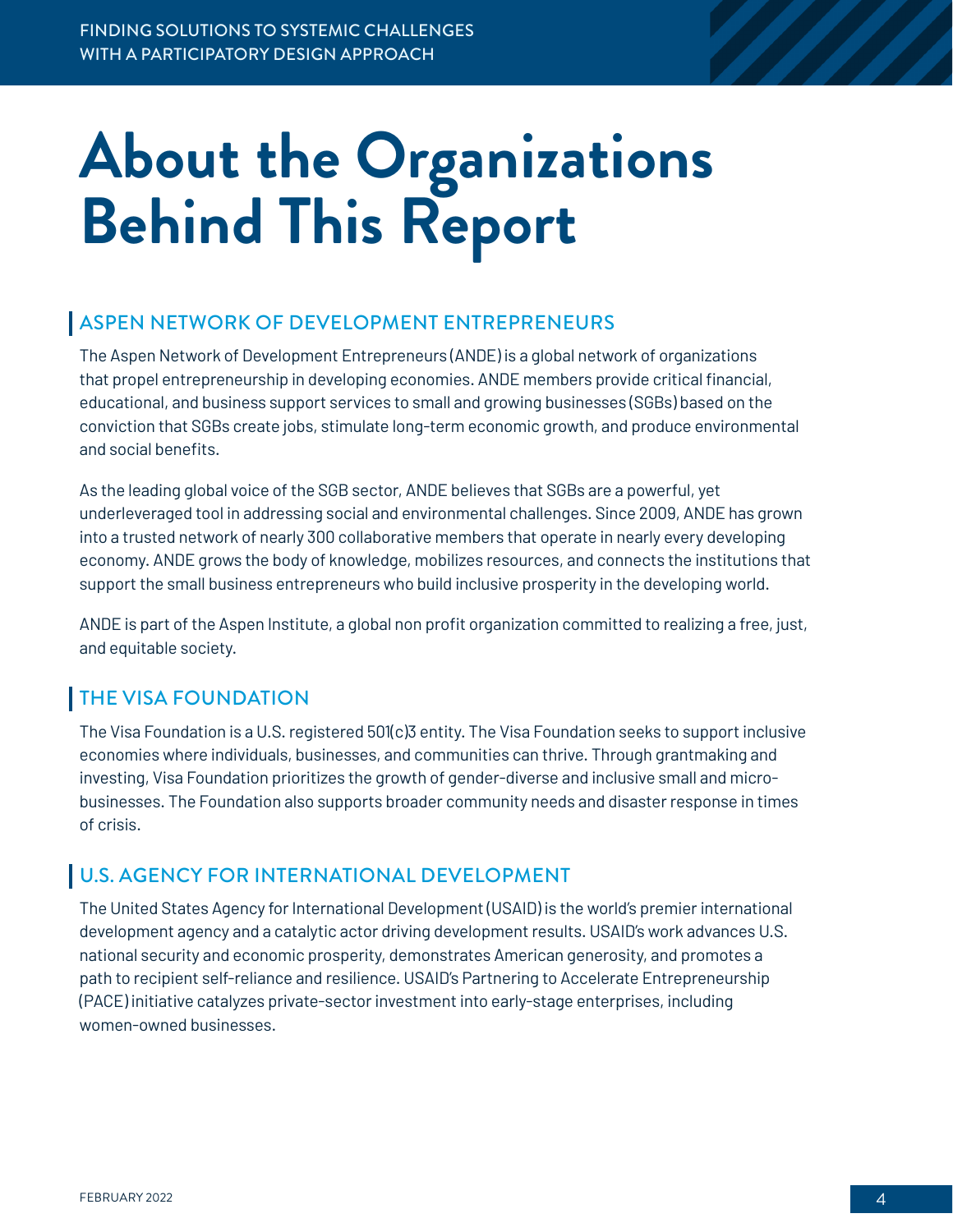<span id="page-4-0"></span>

- **AGEI** ANDE Gender Equality Initiative
- **ANDE** Aspen Network of Development Entrepreneurs
- **BDS** Business Development Service
- **GBI** Grassroots Business Initiative
- **GLI** Gender Lens Investing
- **MSME** Micro-, Small and Medium-sized Enterprises
- **PACE** Partnering to Accelerate Entrepreneurship
- **SDGs** Sustainable Development Goals
- **SGBs** Small and Growing Businesses
- **USAID** United States Agency for International Development
- **WSME** Women-led Small and Medium enterprises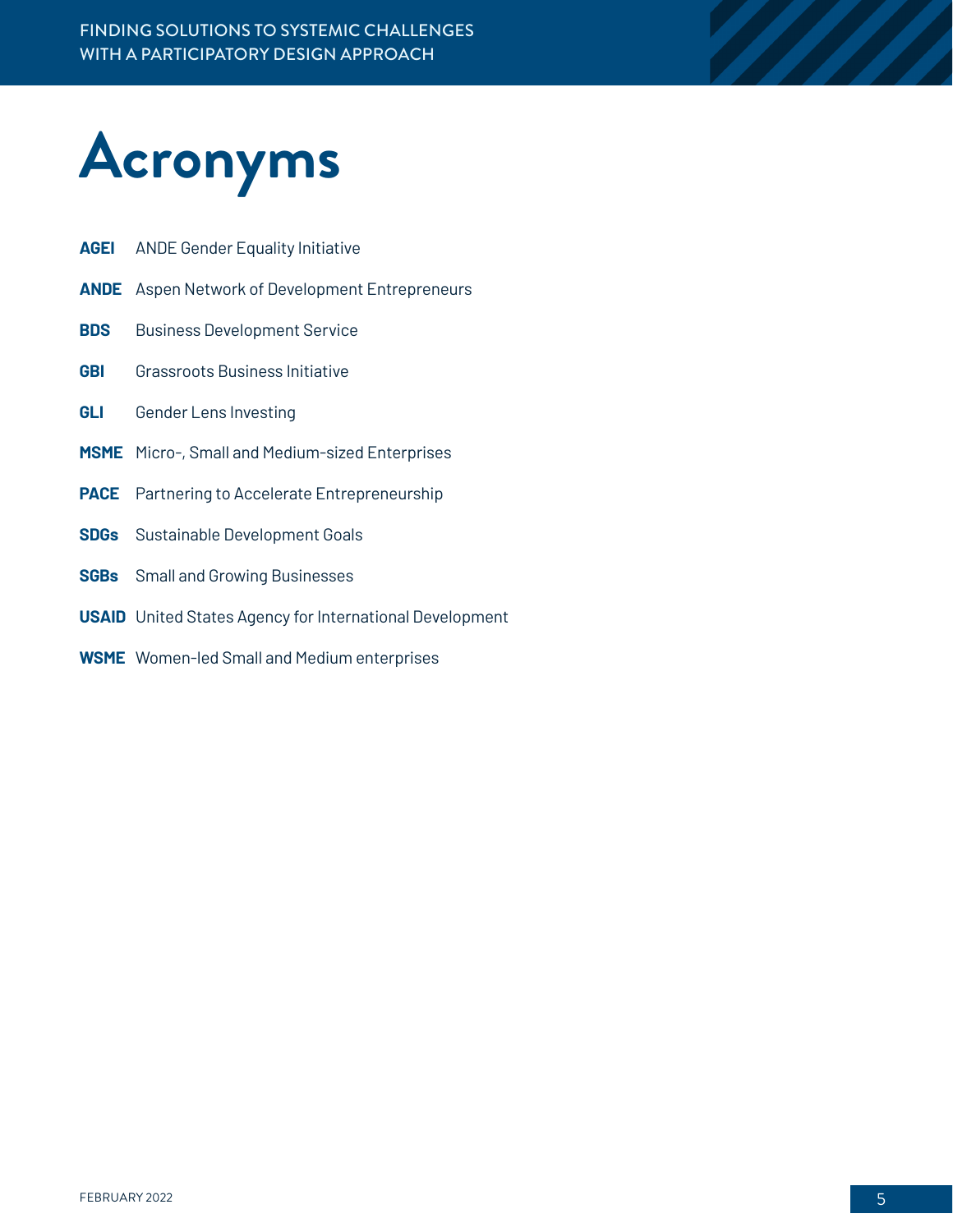# <span id="page-5-0"></span>**Executive Summary**

In 2019, ANDE announced an exciting partnership with USAID and the Visa Foundation to launch the ANDE Gender Equality Initiative (AGEI), which aims to support women as leaders, employees, and consumers in the emerging market SGB sector.

As a pilot project under AGEI, each of **ANDE's eight regional chapters** hosted a 9-12 month Gender Equality Action Lab.

ANDE's Action Lab uses a participatory design process in which a group of regional stakeholders, with deep and diverse experience and expertise on an issue, gather to define problems and then create and test potential solutions together.

#### **The benefits of the Action Lab's approach include it's ability:**

- $\pm$  To focus on a systems-level constraint that a single organization may be incapable of diagnosing or addressing alone. Action labs identify solutions that solve the problem for the whole system, rather than a single organization;
- $\pm$  To produce a broad set of committed stakeholders who care about the success of the resulting project and see themselves as collaborators within a given ecosystem;
- $\pm$  To generate outputs the learnings that can be brought to a receptive audience who is more likely to put them into practice.

#### **Key learnings for ANDE from the AGEI Action Labs:**

- ✛ There is no one-size-fits-all methodology to run Action Labs: facilitators need the flexibility to adjust the methodology to fit regional contexts as well as participants' needs and interests;
- $\pm$  A participatory design process is a high touch, high investment process that, depending on the challenges to be addressed, may or may not be suitable;
- $\pm$  The expansive range of participants' skills, work experience, and expertise on the subject matter facilitated the identification of systemic challenges as Action Lab participants could consider a broad set of possible systemic challenges and potential issues based on their diverse perspectives;
- ✛ While not all the solutions identified are entirely novel, the collaborative process helped validate findings and allowed for innovation.

ANDE has allocated seed funding to operationalize the solutions that resulted from each Action Lab.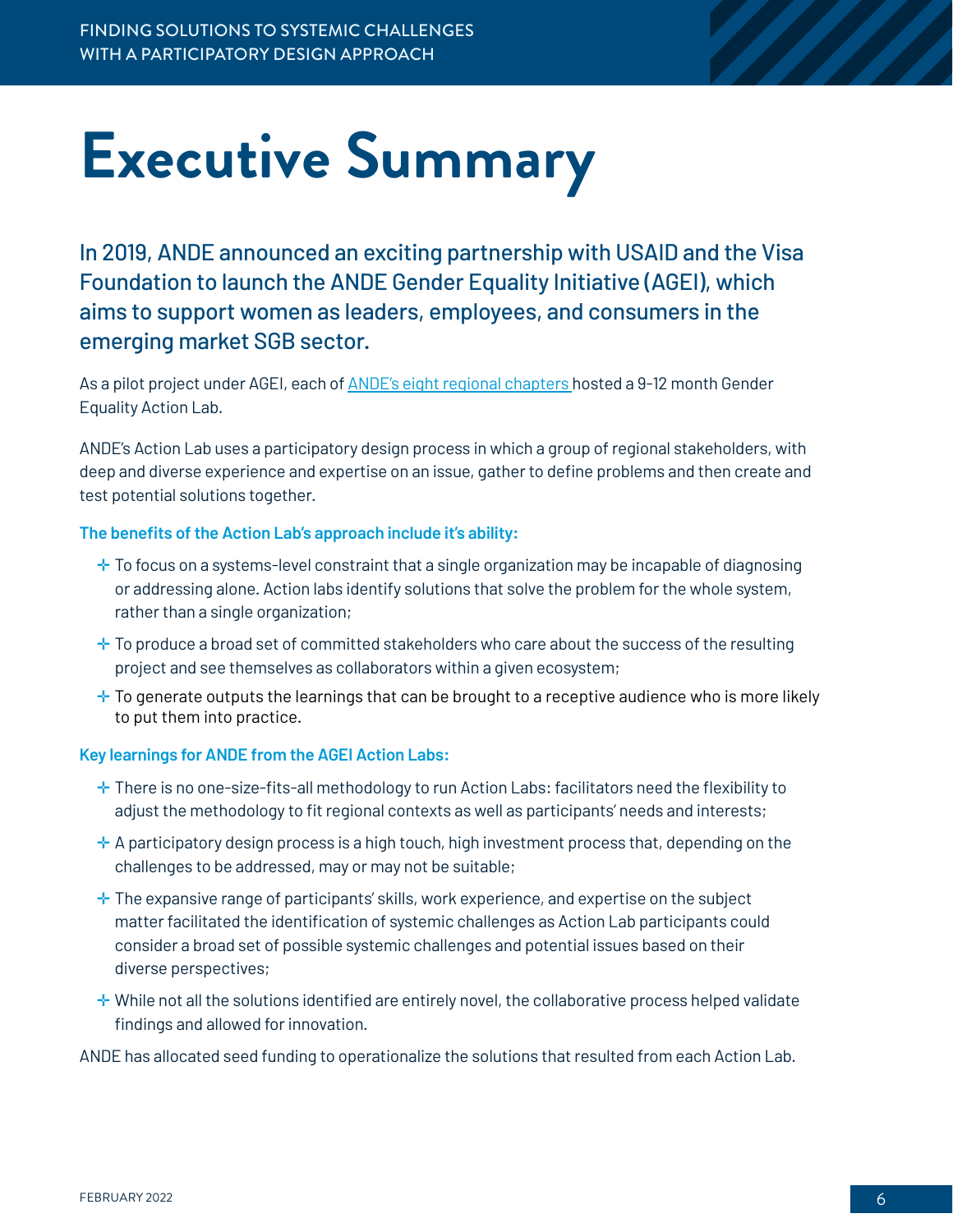# <span id="page-6-0"></span>**Introduction**

### ANDE GENDER EQUALITY INITIATIVE (AGEI)

ANDE, in partnership with USAID and the Visa Foundation, launched the AGEI in 2019. The purpose of the initiative is to support women as leaders, employees, and consumers in the emerging market SGB sector. AGEI provides a platform for ANDE members and the wider SGB sector to elevate SGBs as contributors to Sustainable Development Goal (SDG) 5: "Achieve gender equality and empower all women and girls." The Gender Equality Action Labs ("Action Labs") are one of the AGEI's three key workstreams.

### GENDER EQUALITY ACTION LABS

As a pilot project under AGEI, each of [ANDE's eight regional chapters](https://www.andeglobal.org/chapters/) hosted a 9-12 month Gender Equality Action Lab.

ANDE's Action Lab process uses a participatory design in which a group of regional stakeholders ("Action Lab participants") with deep and diverse experience and expertise on an issue gather to define problems and then co-create and test potential solutions together. The Action Lab seeks to push sector participants from discussion to action: to put into practice new or not-yet-implemented solutions. The Action Lab can focus on a number of potentially promising solutions that can be tested in the given time frame with the available resources and connections. The end-point is fundable pilot project proposal(s) backed by evidence supporting the approach's success.

The curriculum for the Action Labs was developed in collaboration with MIT D-Lab, an ANDE member organization that specializes in participatory design approaches to international development challenges. The structure of the curriculum is outlined below.



ted to share with attribution to MIT D-Lab as the author and email notification for approval of use to [vogels@mit.edu](mailto:vogels@mit.edu) and [nadams@mit.edu.](mailto:nadams@mit.edu)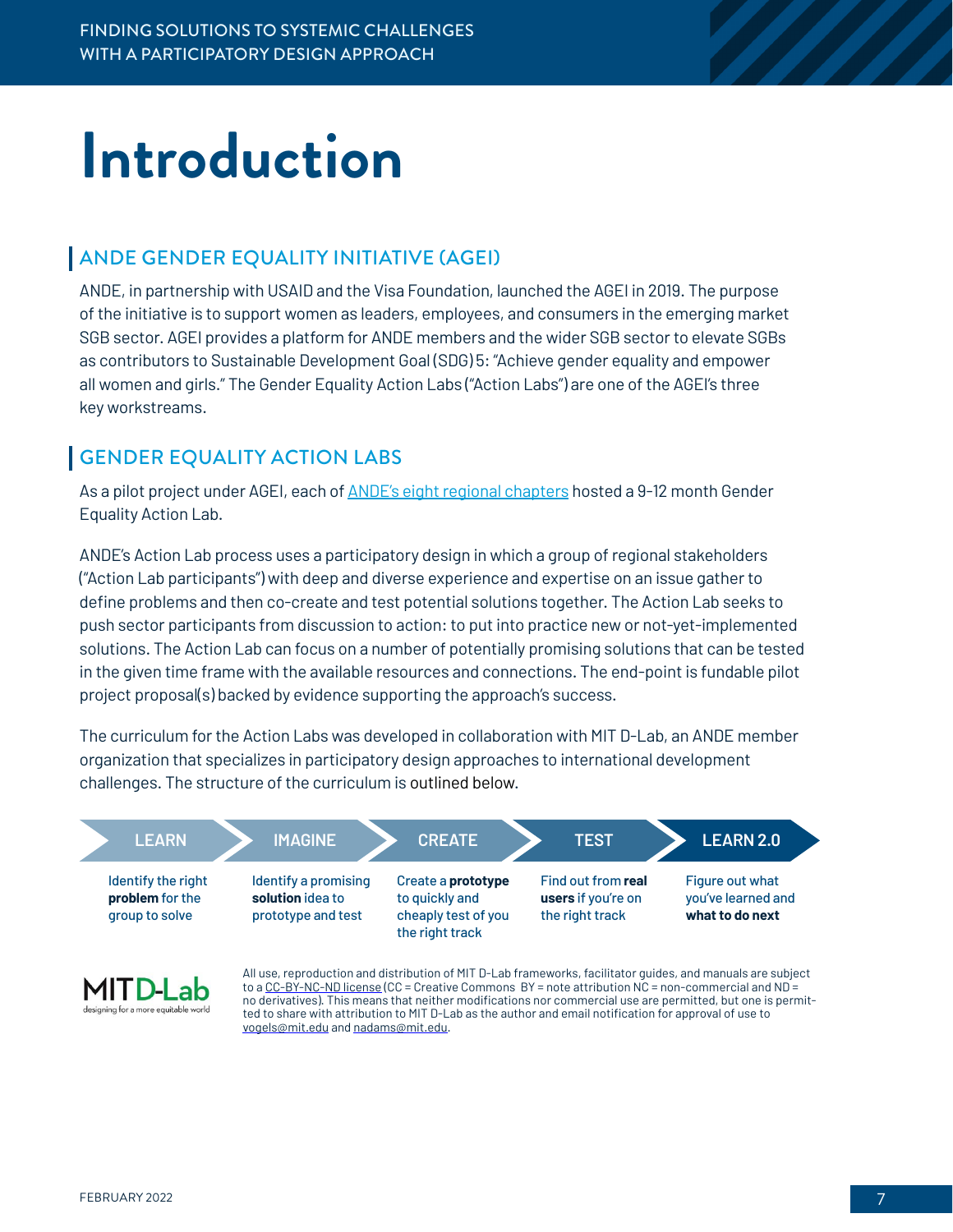#### **An Action Lab consists of:**

- $\pm$  **Experienced facilitator(s)** (ANDE staff or contractor) to recruit an advisory committee and participants; organize, facilitate, and document meetings; and establish platforms and prompts for between-meeting communication.
- $\div$  **An advisory committee** to inform problem scoping and recruitment strategy, help to recruit participants and guest experts, potentially help plan and deliver meeting programming, and perform a leadership role in enacting Action Lab experiments and between-meeting communication.
- ✛ **Action Lab participants** to participate in meetings and contribute to Action Lab activities.
- **<sup>→</sup> Local and U.S. based ANDE staff** to provide support for monitoring and evaluation, lead project management, research, and fundraising for resources.

Before problem identification and solution generation began, ANDE's project team conducted an indepth literature review of four macro-regions - Latin America and the Caribbean, Sub-Saharan Africa, East and Southeast Asia, as well as India – to map key barriers to gender equality in the SGB sector. The resulting map served as an orientation tool for each regional advisory committee as they evaluated and decided on which systemic gender challenges their Action Lab would tackle. ANDE selected five to seven key resources per region and extrapolated distinct problems and solutions from each. The problems were clustered into categories depending on whether they could be classified as: (1) a root cause of gender inequity (for example, conscious/unconscious bias, overt sexism or discrimination against women, etc.), or (2) an SGB sector symptom (for example, lack of institutional strategy or knowledge to address gender inequality, barriers to finance, and barrier to entry or access to financing/ opportunities, uneven match between the needs of women entrepreneurs and the financial packages on offer, etc.). The resulting map can be accessed [here](https://ande-global.kumu.io/mapping-gender-equality-barriers-solutions?token=rlrXcfva4iiKDQhu) (pw: andeagei).

The funding process for the Action Labs is competitive. Action Labs conclude with a final pitch session, where Action Lab participants present the project(s) their group(s) have been working on to compete for funding. Based on pre-defined scoring criteria, Action Lab participants then peer select the most promising project(s) to apply for seed funding. The peer selection process is another mechanism to ensure that the project(s) selected to be scaled and implemented have been reviewed and endorsed by a number of sector experts with different backgrounds. ANDE was able to allocate seed funding to implement peer-selected projects that resulted from each of the eight regional Action Labs. A summary of the projects can be found in Annex I.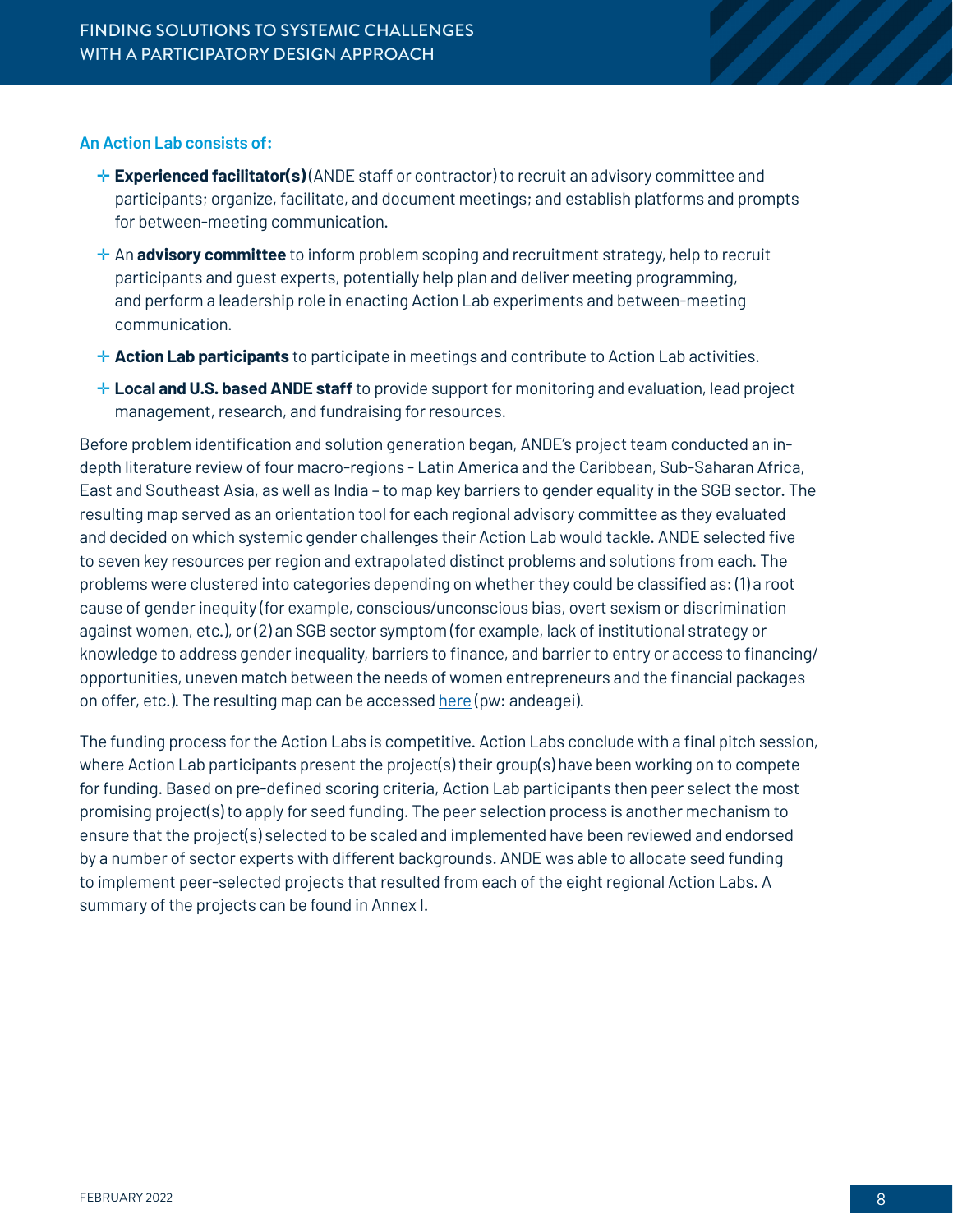# <span id="page-8-0"></span>**Methodology**

Information for this report came almost exclusively from semi-structured interviews with ANDE staff who facilitated an Action Lab, MIT D-Lab staff, a consultant Action Lab facilitator, as well as several Action Lab participants and advisory committee members. Interviews were conducted in November and December 2021. Questions explored perspectives on challenges and benefits of the collaborative design process and whether the solutions generated differed from what a traditional grantmaking process would achieve. Additional information was drawn from ANDE's anonymous Action Lab participant survey that was issued after the final pitches.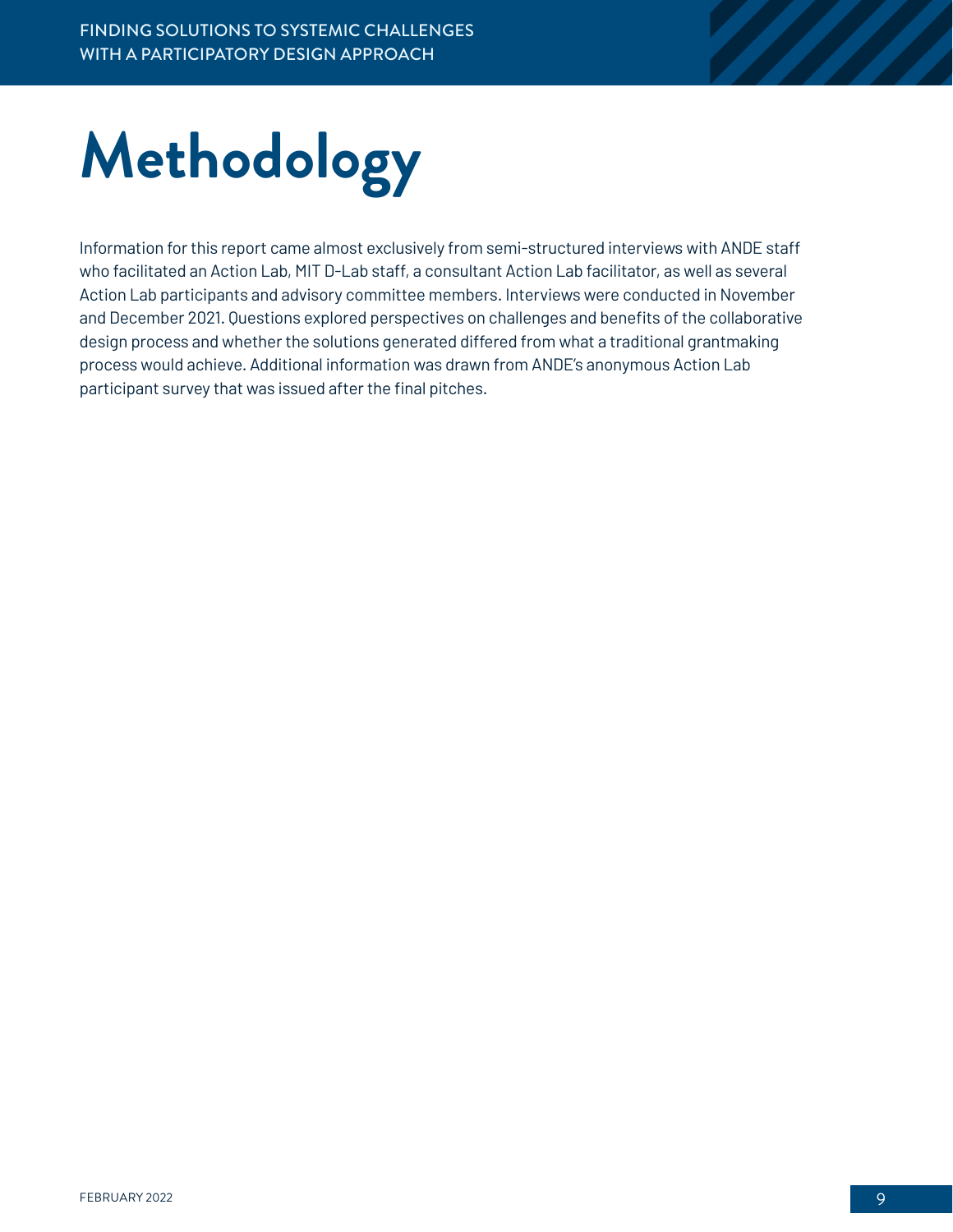# <span id="page-9-0"></span>**Lessons Learned From the Action Lab Process**

The learnings in the following section are divided into three parts — Action Lab Planning, Action Lab Implementation, and Action Lab Outputs. A summary of each Action Lab's final projects can be found in Annex I.

### ACTION LAB PLANNING

Five learnings emerged from ANDE's process of planning the Action Labs:

- **1/** Action Lab facilitators should carefully select a diverse group of experienced participants to bring in the necessary experience and subject matter expertise.
- **2/** Incentives should be clearly defined up-front to avoid participant drop-out.
- **3/** Potential language barriers should be considered prior to starting the Action Labs to make sure all participants can benefit from the sessions.
- **4/** Prior to starting the Action Lab, facilitators should walk participants through the methodology to set participant expectations and avoid confusion.
- **5/** To make a lasting impact, challenges tackled by the Action Labs need to be addressable using the available time and resources.

**Action Lab facilitators should carefully select a diverse group of experienced participants to bring in the necessary experience and subject matter expertise.** Participation in ANDE's Action Labs was, by design, not an open call. ANDE deliberately invited senior leadership participants who have the necessary expertise and the capacity to build internal processes within their own organizations. Participant profiles varied across Action Labs but generally included investors, accelerators, entrepreneurs, and in some cases, government representatives. However, depending on their motivation to join the Action Lab, keeping certain types of participants (e.g., government representatives) engaged throughout the process proved to be difficult. An option could be to bring in guest contributors with a specific background or expertise for select sessions.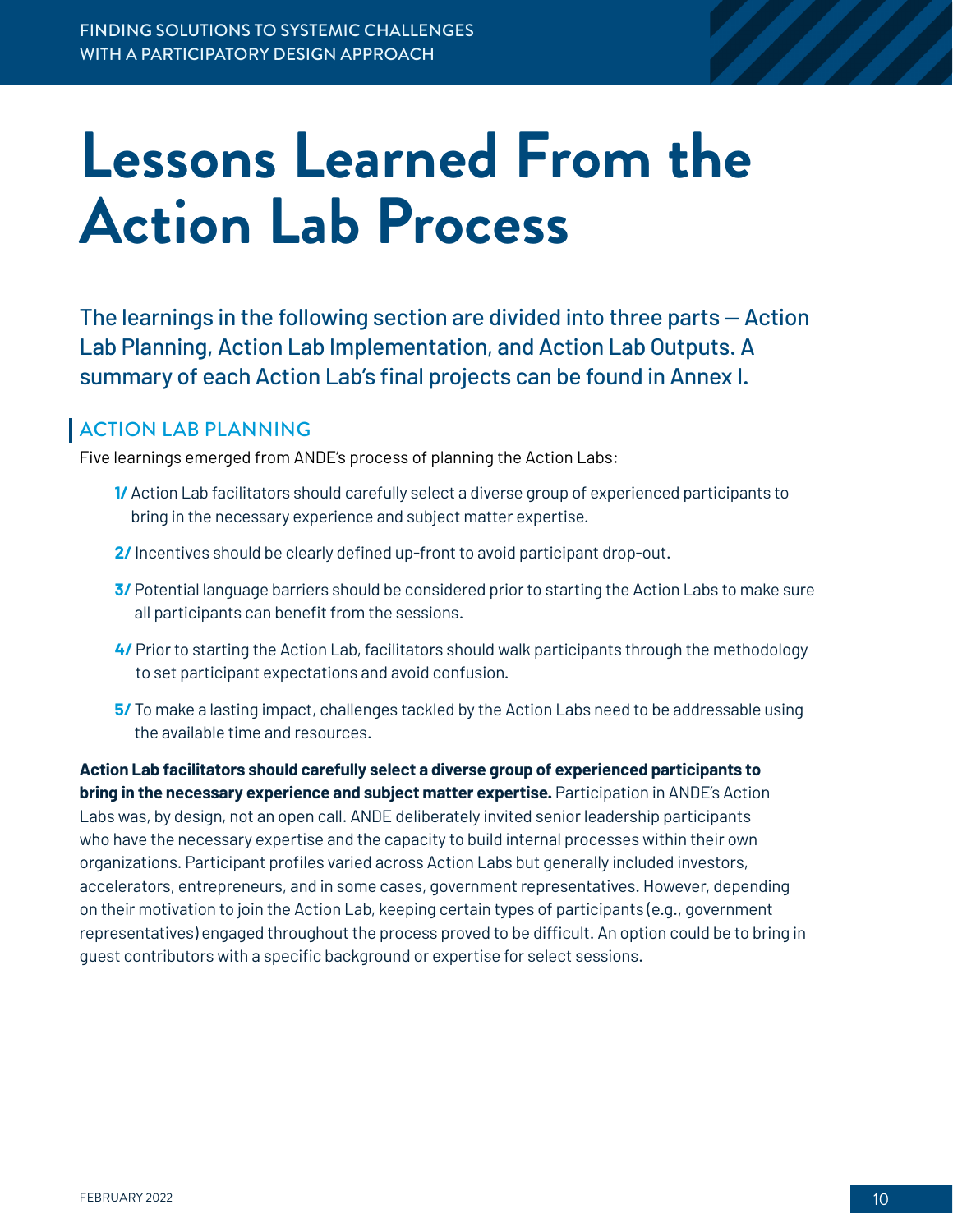In the East and Southeast Asia Action Lab, the diversity of participants allowed for a wide spectrum of perspectives and provided for a better understanding of the challenges women-led SGBs face, such as the lack of skills to access and strategically use capital. This has also led to a variety of possible solutions. The Action Lab participants came up with over 30 ideas and voted for the ideas they thought to be worth exploring further:

- ✛ A self-paced investment readiness virtual curriculum;
- $+$  An access to finance platform bringing together women entrepreneurs, investors, and other technical assistance supporters, and sharing of resources;
- $\pm$  A financial product shopping application or tool that compares offerings and interest rates for loans (useful in countries with many financial institutions).

The collaborative process enabled participants to develop and complete the final project, which aims to bridge the gender financing gap in Southeast Asia by building an access-to-finance platform that enables women entrepreneurs to connect to capital, content, and a community.

While the majority of people working in the gender issues field are women, the Action Labs have been a good opportunity to engage on gender issues with a few male participants. A male participant from the South Africa Action Lab reported: "It is great to have a few men in the group as supporters of gender equity and gender inclusion. Being a part of the Action Lab process really opened up my eyes to why men need to be the biggest supporters of gender equity!"

ANDE's Action Labs were largely conducted in macro-regions with widely different ecosystems, governments, and legal structures. This can make it challenging to recruit Action Lab participants with relevant backgrounds and interests. However, having participants from different countries can also be enriching. One Action Lab participant from the Andean region mentioned that they joined the Action Lab to learn from the experiences of participants from other countries that they could apply to their own country.

**Incentives should be clearly defined up-front to avoid participant drop-out.** Before recruiting participants, the incentives to join the Action Lab should be very clear. ANDE was able to secure funds for the output projects in advance, which helped to encourage deeper engagement with the process, as stakeholders knew this is not a theoretical exercise but will result in tangible action. Without prospective funding, the participatory design process can be abstract and the nature of the end result less obvious at each stage of the process, so maintaining consistent participation can be challenging. For ANDE's Action Labs, the project(s) to be funded were peer selected by Action Lab participants to ensure the final project(s) have been reviewed and endorsed by a number of sector experts. As such, potential participants should be made aware that funding through the Action Lab is a competitive process and is not guaranteed for all projects. Other than funding, the main incentives mentioned by participants were exposure, visibility, reputation, networking, learning from others and personal passion to address gender issues.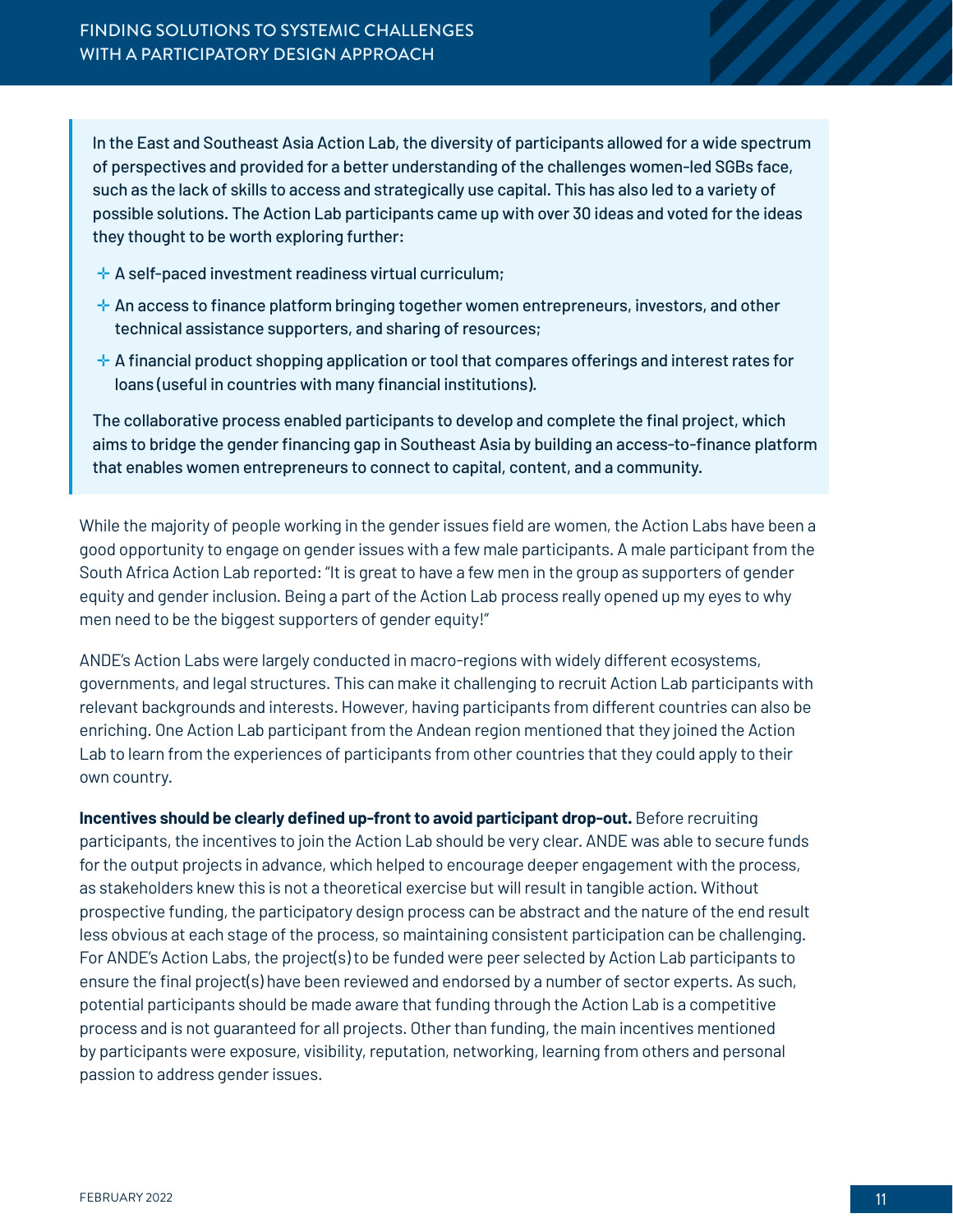<span id="page-11-0"></span>For most Brazil Action Lab participants, funding was not the main incentive to join the Action Lab. In fact, many of the Action Lab participants' organizations were not eligible for U.S. government funding. Smaller organizations were unable to comply with the reporting requirements associated with the funding. However, Action Lab participants were eager to support the lead organization in developing a solution to challenge the status quo in Brazil by strengthening the practice of more inclusive procurement among large corporations. As such, networking, learning, and passion about gender issues have been the main incentives.

**Potential language barriers should be considered prior to starting the Action Labs to make sure all participants can benefit from the sessions.** A few of the Action Labs had to consider language barriers when recruiting participants. Some of the Action Labs also needed translation during meeting sessions to accommodate participants' needs.

In the West Africa Action Lab, participants had to be bilingual in order to join the Action Lab. The sessions were held in English, but participants needed to be able to report back to their organizations in French.

**Prior to starting the Action Lab, facilitators should walk participants through the methodology to set participant expectations and avoid confusion.** As the MIT D-Lab methodology is complex, the Action Lab facilitator should explain the methodology and operational aspects ahead of time. To effectively use meeting times and to allow participants to prepare for each session, the next steps should be forecasted at the beginning and end of each Action Lab phase.

**To make a lasting impact, challenges tackled by the Action Labs need to be addressable using the available time and resources.** While Action Labs are a useful process to address complex challenges, attempting to tackle deep underlying roots of problems that may require major social changes or a change of political systems may not be ideal due to limited time and resources. Final projects from ANDE's Action Labs will be implemented within a one-year timeframe. The projects to be implemented should, therefore, be able to make a notable impact within one year.

### ACTION LAB IMPLEMENTATION

The five learnings that emerged from ANDE's Action Labs implementation process:

- **1/** Action Lab facilitators must be experienced to achieve successful outputs from the collaborative design process.
- **2/** Where possible, a hybrid model (online/in-person) could be considered to improve participant engagement.
- **3/** The curriculum should be adjusted to meet participants' needs to avoid participant drop-out.
- **4/** To keep up engagement, Action Lab participants can be split up into different project groups.
- **5/** Action Labs should allow for sufficient time to test potential projects.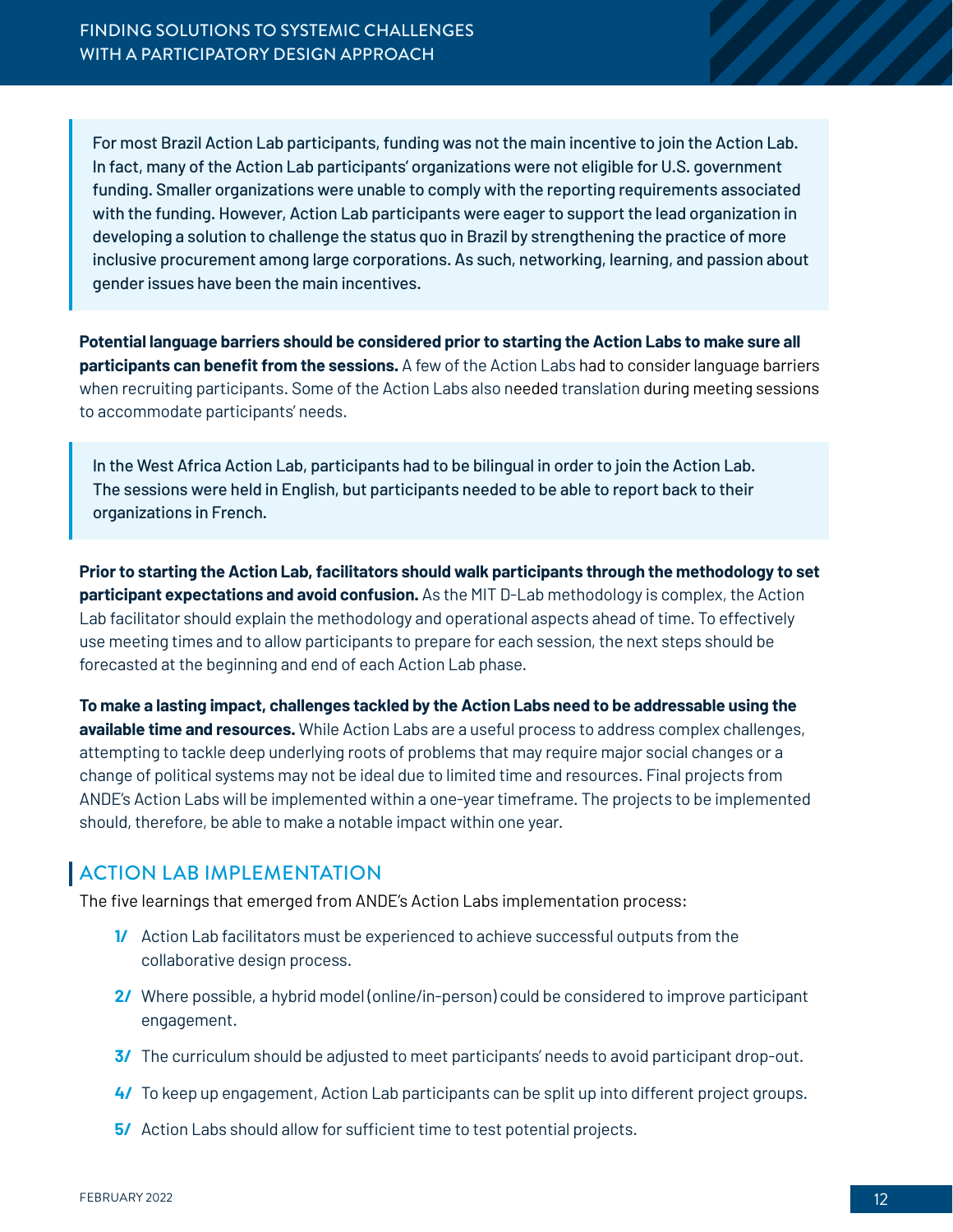#### **Action Lab facilitators must be experienced to achieve successful outputs from the collaborative**

**design process.** According to MIT D-Lab, participatory design frameworks are best as a tool for those who are already comfortable as facilitators. Ideally, the facilitator is already familiar with facilitating workshops, but it is also possible to start with a mid- or senior-level staff member who has experience facilitating research groups and working with high-level executives. MIT D-Lab noted that facilitators experience the participatory design process through the design sprint, but they are not experts until they have practiced facilitating the process multiple times. In addition, facilitators should be able to adapt the curriculum to the regional needs and the specifics of the scenario. An inexperienced facilitator can make mistakes or miss important steps, which can potentially harm the collaborative design process. The facilitator should ensure that participants keep the end goal in mind, even while working on smaller milestones.

The progress and development of the East and Southeast Asia Action Lab were inspired by various factors. The MIT D-Lab curriculum allowed the facilitator to design well-structured, interactive sessions and exercises to share insights with the group. An experienced facilitator helped ensure that input from all stakeholders is channeled into creating shared outputs that can be built upon.

Example from the India Action Lab: The design of each Action Lab session required a lot of flexibility to accommodate members' busy work-life schedules. Consequently, the number, frequency, and content of the sessions constantly changed and evolved, which was more time-consuming for facilitators than initially anticipated.

#### **Where possible, a hybrid model (online/in-person) could be considered to improve participant engagement.** The MIT D-Lab curriculum was initially developed to be interactive. However, due to

COVID-19, the curriculum had to be adjusted to an online format. Initially, this caused some confusion, but, in the end, it was useful for staff and participants to be able to go back to the online Miro board or session recordings. Generally, the online format was preferred by the Action Lab staff and participants due to the ease of accessibility. However, it can be very challenging to keep the participants engaged with a virtual format throughout the duration of the Action Labs. Some of the Action Labs reported that it would have been helpful to meet in person for the design exercises. However, the time commitment and additional expenses to travel would have been challenging for participants.

Example from the Central America and Mexico Action Lab: The collaborative work process has presented challenges as it was difficult to balance the time spent on each topic, as well as the different interests of each organization. Especially because of the virtual modality, participants started to lose interest over time. As a result, the facilitator completed the entire operational process of the Action Lab in advance, which participants were thankful for. Out of the eight Action Labs, the Central America and Mexico Action Lab was the first to conclude. The final project aims to help investors take actions toward the improvement of the lives of women and/or girls and promote gender equality through funding women-led and gender-forward businesses.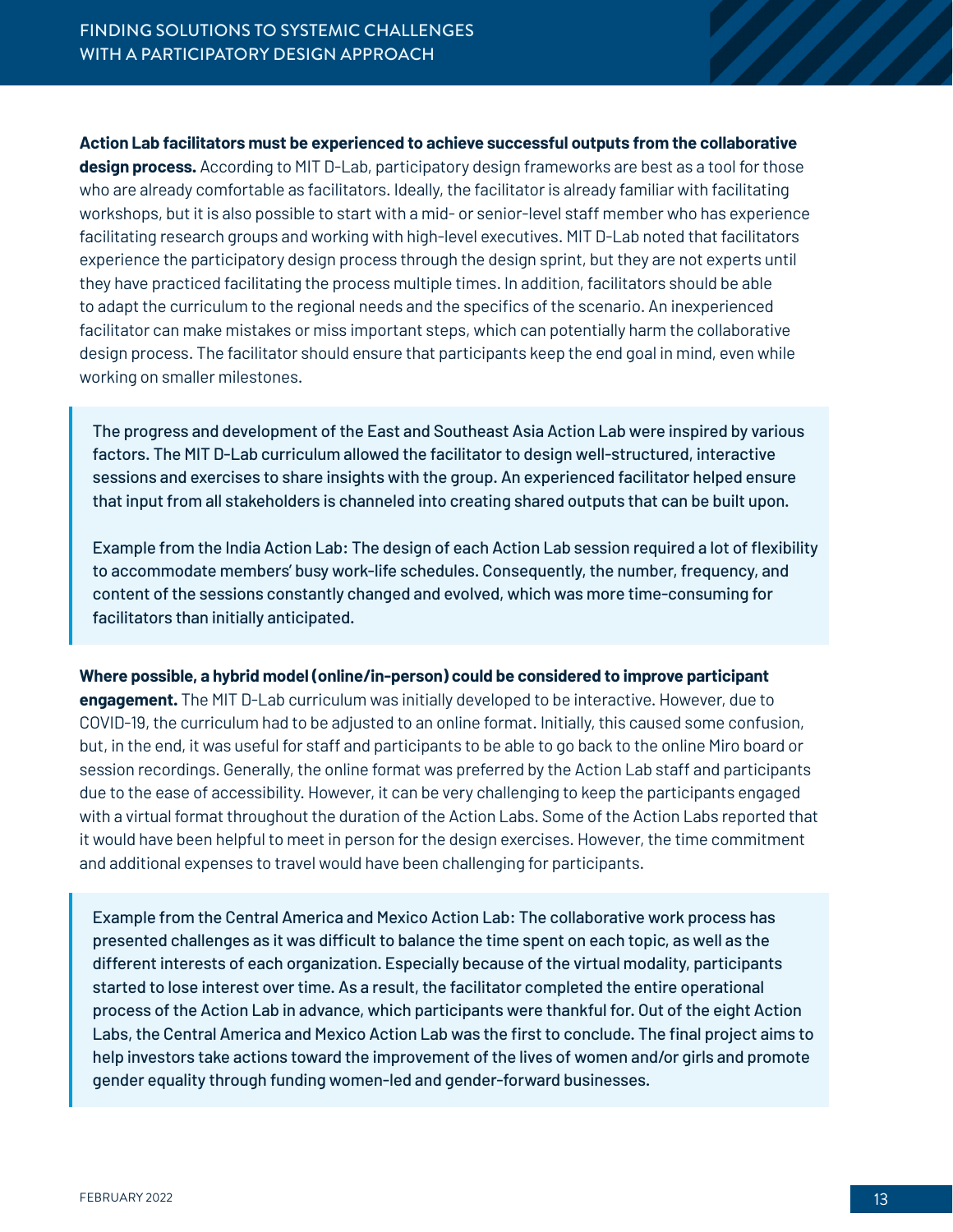**The curriculum should be adjusted to meet participants' needs to avoid participant drop-out.** As the Action Labs progressed, facilitators noticed less engagement from some of the participants. This can be due to many reasons, including Zoom fatigue, pandemic fatigue, lack of experience or interest in the challenge that was being addressed, or insufficient guidance on the next steps. Given that most of the Action Lab participants hold very senior positions within their organizations, it was difficult for them to commit a significant amount of time to this project.

Due to a lack of experience or interest in a particular topic, not all Action Lab participants were involved with testing potential solutions. As a result, some participants were less engaged. An Action Lab participant suggested that it would have been helpful if each participant had been assigned a direct task by the facilitator.

**To keep up engagement, Action Lab participants can be split up into different project groups.** During the testing phase, most of the Action Labs ended up breaking up into smaller project groups to allow participants to work on topics of interest. Each Action Lab still met regularly as a whole to report on individual project progress and to solicit input from the other groups.

To allow participants to work on topics of interest, the East Africa Action Lab facilitator formed two groups where members were allowed to self-select. The first group was interested in exploring the need for different types of lending products tailored to women-led businesses. The second group wanted to work on a more sustainable networking model for women entrepreneurs.

**Action Labs should allow for sufficient time to test potential projects.** Testing potential solutions was the most time-intensive but also one of the most rewarding and important steps of the Action Labs. While the Action Lab timeline can generally be shortened by conducting significant research ahead of time, sufficient time should be allowed for testing. During this phase, participants and facilitators need to commit significant time for research and testing outside of the monthly meetings. Participants should be made aware of the additional time commitment required for this phase ahead of time.

Although the Action Lab process includes an initial discussion of challenges, it is important to avoid 'analysis paralysis' and start testing solutions. The problem identification phase should not take more than 2-3 meetings over a 1-3 month period.

The testing phase should be conducted in 3-6 meetings over a 3-5 month period. In Action Labs where the problem identification phase took longer, the participants experienced a time constraint to fully test solutions.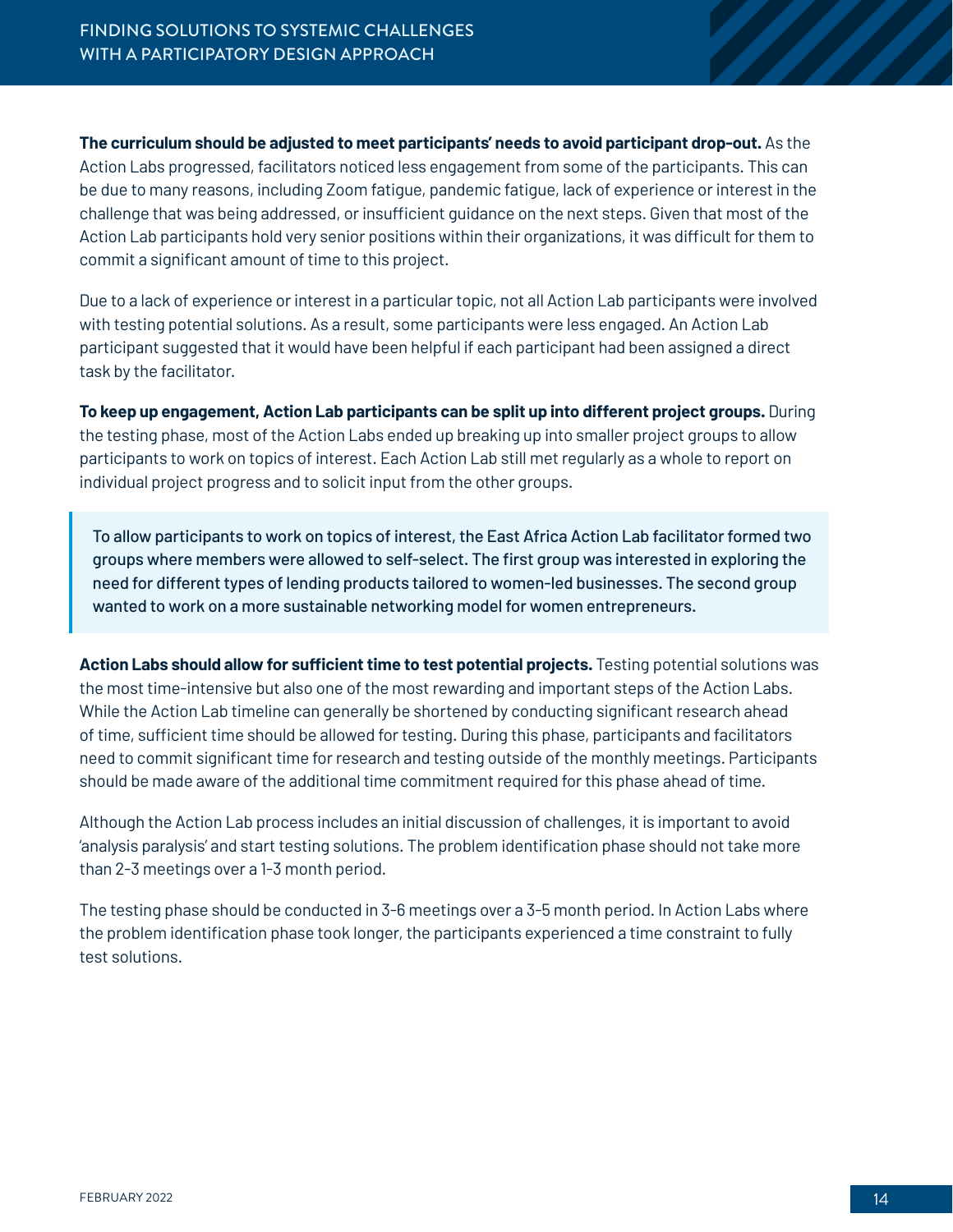### <span id="page-14-0"></span>ACTION LAB OUTPUTS

ANDE will be funding a total of 11 projects from the eight Action Labs. A summary of the 11 projects can be found in Annex I. The projects are scheduled to kick off in January 2022.

Five key learnings and takeaways emerged from interviews with ANDE staff and Action Lab participants after the Action Labs concluded:

- **1/** A participatory design process is a high touch, high investment process that may or may not be suitable to address systemic challenges.
- **2/** The expansive range of participant skills, backgrounds, experience, and expertise worked well to identify systemic challenges.
- **3/** While not all the solutions identified are entirely novel, the collaborative process helped validate the findings and allowed for innovation.
- **4/** There are learnings to be captured from potential failures.
- **5/** Action Lab participants were able to establish partnerships and connections and advance their own skills and knowledge around systemic gender issues.

**A participatory design process is a high touch, high investment process that may or may not be suitable to address systemic challenges.** The Action Labs bring a lot of different sets of people together, which presents a huge opportunity for peer learning and understanding of gender issues. In addition, the Action Labs have allowed for engagement with targeted women entrepreneurs to better understand their needs. However, the participatory design process calls for a high degree of commitment from participants. It is a high touch, high investment process. Depending on the challenge and stakeholders, it may or may not be worth the time commitment. The MIT D-Lab concluded that a participatory design is most helpful as an approach when the following conditions apply:

- $\div$  The challenge to be solved is complex;
- $\div$  There are several diverse stakeholders who are highly motivated to work on the challenge and open to new solution ideas;
- $\pm$  There are sufficient resources or incentives to compensate for stakeholder's time and support the solution ideas that are generated through the Action Lab process.

If these elements do not currently exist, a participatory design process may not be the right approach.

**The expansive range of participant skills, backgrounds, experience, and expertise worked well to identify systemic challenges.** The diverse perspectives of the Action Lab participants allowed them to consider a very broad set of possible systemic challenges and potential issues**.** The participatory design approach also ensured that participants challenged each other's ideas and thoughts to come up with a near-comprehensive list of challenges.

An Action Lab participant noted that their group started out with more ambitious, systemic idea solutions, which became less so as the teams considered the practicalities involved in implementation.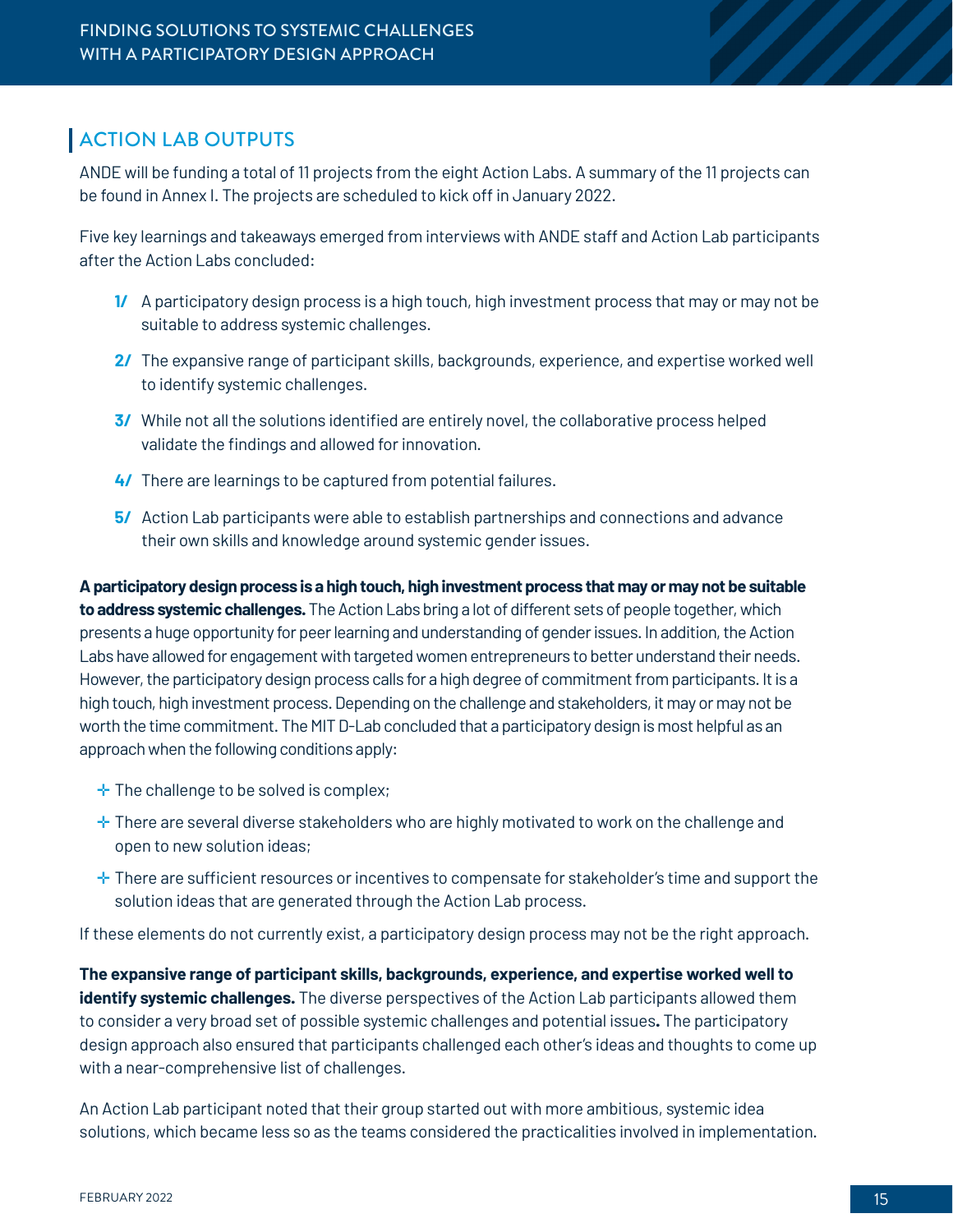At this point, the focus was on the capacity and interests of the lead implementing organization. While there is a need to choose solution ideas that can be implemented within the given time, budget, and capacity, it would have been beneficial to capture the more ambitious solutions and bring them to fruition.

Another participant reported that it was challenging at times to find a common denominator that everyone could agree on. Some of the more creative solutions or thoughts were shut down because not everyone agreed or had sufficient experience to tackle the issue.

The Central America and Mexico Action Lab initially discussed challenges around the lack of existing business models that take into account the unequal home care burden faced by women. Possible solutions initially discussed during the Action Lab include:

- $\pm$  A social economy model;
- $\pm$  Mapping the care burden that women entrepreneurs bear in order to determine the degree or magnitude of the problem; and
- ✛ Supporting gender lens institutionalization in investment funds by using a self-assessment tool and an investor club (process, awareness, and pipeline creation)

Through the testing process of the Action Labs, the participants discovered that most investors in the region do not understand the concept of gender lens investing and rarely incorporate inclusive practices across business operations and within their own workforce. One Action Lab participant's organization has an extensive network and gender lens investing experience. It was decided that the most viable project for the timeframe and available resources would be to develop an online platform to connect investors, gender lens investing experts, and entrepreneurial intermediaries.

**While not all the solutions identified are entirely novel, the collaborative process helped validate the findings and allowed for innovation.** Overall, the collaborative design process has been very valuable to participants and ANDE staff. While not all solutions were necessarily novel, the process allowed for innovation around what already exists. With a traditional grantmaking process, just one group of people decides what goes into a proposal. The participatory design process allowed for input from different ethnicities, cultures, countries, and experiences, which encouraged innovation and allowed for deliberate selection of potential solutions.

**Action Lab participants were able to establish partnerships and connections and advance their own skills and knowledge around systemic gender issues.** Throughout the Action Lab process, participants have been extensively working with and learning from other experts in the field. As a result, many of the Action Lab participants jointly developed proposals, building off each other's strengths and skill sets to achieve better outcomes.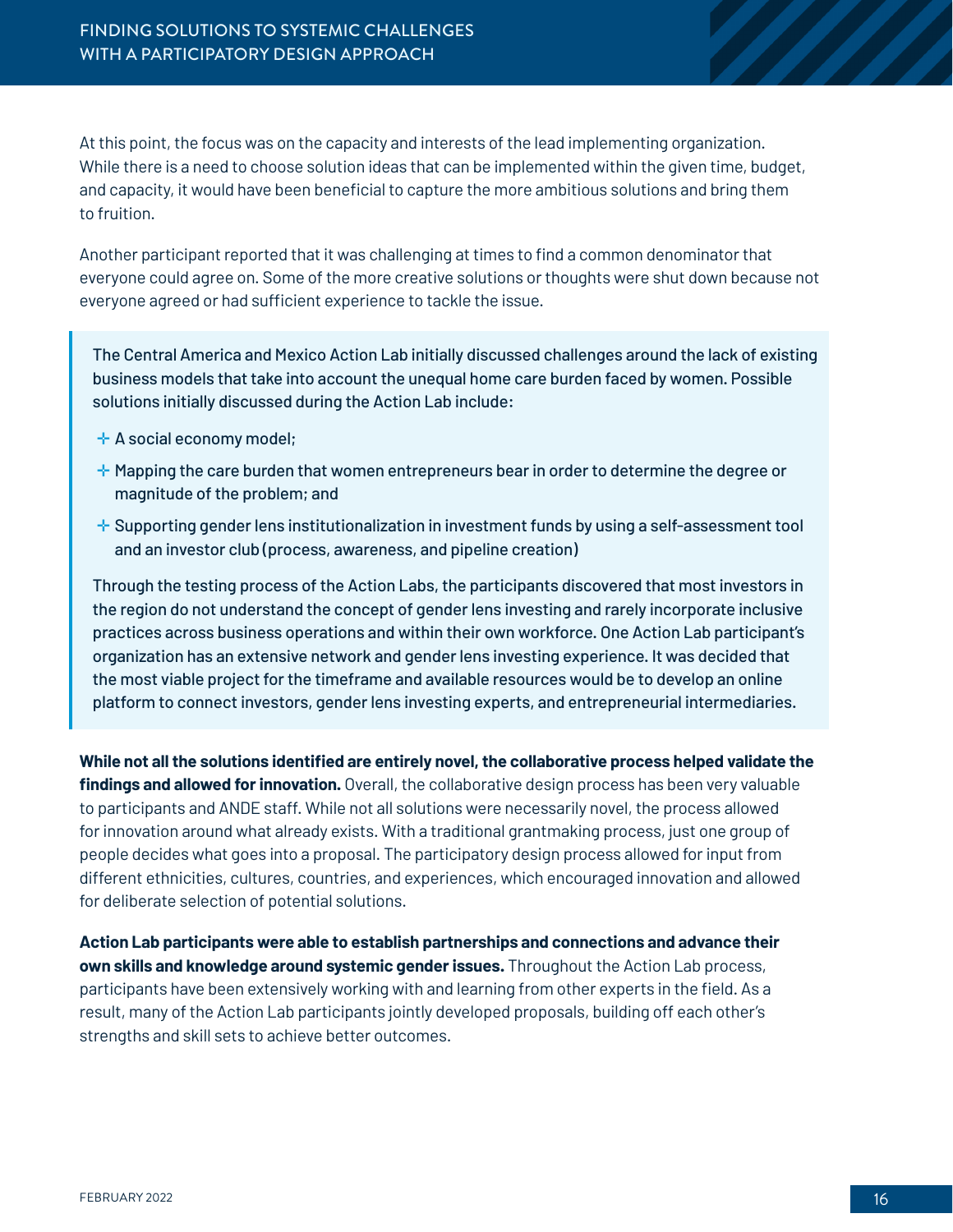#### **Example from Central America and Mexico Action Lab:**

Even though Action Lab participants are experts in their field, some found new types of challenges within their expertise, moving outside their common fields of work. For example, Fundación Haciendas del Mundo Maya has historically been working directly with donors and/or rural communities. However, they were less informed about investment fund dynamics around gender. Working with other organizations on issues around gender lens investing has helped them better understand the challenges on the supply side.

Many of the final projects that emerged from the Action Lab are partnerships among the organizations of Action Lab participants. For the final project of the Central America and Mexico Action Lab, two firms are collaborating to link women-led and gender smart businesses with investors. The project brings together a gender lens investing assessment platform by Value for Women and an impact investing pipeline generation project led by SVX.

**There are learnings to be captured from potential failures.** Many of the potential solutions that were initially discussed were found not to be viable after testing them with potential end-users. This experience was valuable as it prevented the team from further pursuing the topic or potentially requesting funding for a solution that would likely not have succeeded.

Participants in the Brazil Action Lab targeted the barriers to access to capital for women entrepreneurs. They initially planned to develop an app that would connect entrepreneurs with bank and fintech loans. The idea was that the entrepreneurs would fill in information about their businesses, and the app would automatically indicate the best type of loans available and who offers them. The Action Lab invited representatives from two banks as well as five entrepreneurs to test the idea by presenting it and asking the entrepreneurs if they ever considered taking a loan, what they knew about the process, and their opinions on the app idea. During the test, the Action Lab participants also asked the banks if they had any specific credit line for black women entrepreneurs in Brazil or any public outreach strategies. This test showed that:

- $\pm$  None of the five entrepreneurs have ever considered taking loans;
- $\pm$  The entrepreneurs had no idea of costs nor knew any information about possible credit lines.
- $\pm$  All of the entrepreneurs were afraid of not being able to pay back the loan.
- $+$  The banks had no specific credit product available for this sector.
- $+$  As a result, the Action Lab came to the understanding that more advocacy on this topic is needed before creating the app.

The Action Lab pivoted to test a platform where businesses would share best practices on inclusive procurement to allow more diverse-led SGBs to be contracted. The group talked to three certification organizations, all of which confirmed that there is a need to include more corporations and diverse SGBs in their database. Based on these findings, the group jointly decided to move forward with this project and hired a black women-led programming enterprise to create a prototype of the platform.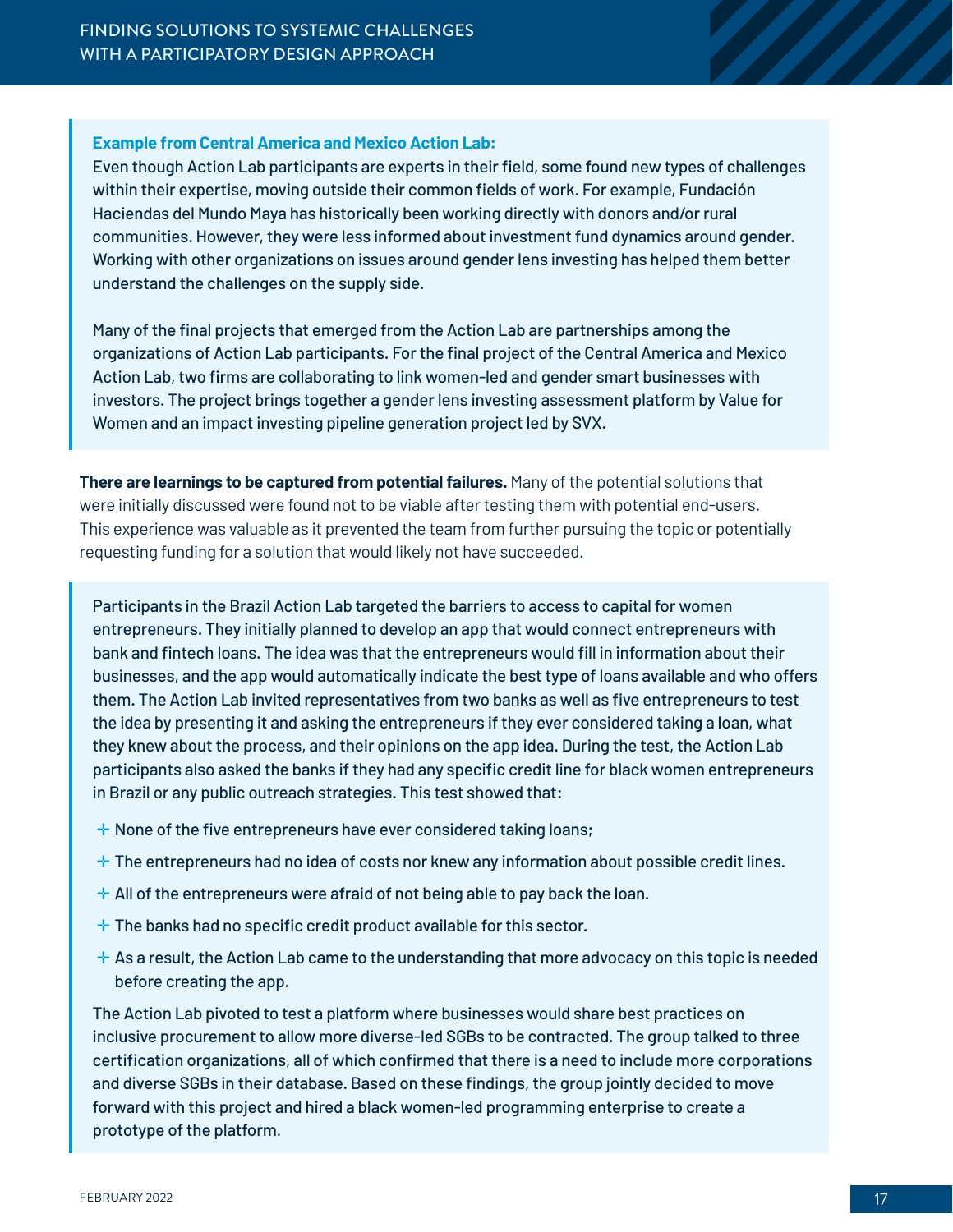# <span id="page-17-0"></span>ANNEX I: **Action Lab Outputs**

## **LATIN AMERICA**

## **Andean Region Action Lab**

## **? PROBLEM SCOPE**

**Women, women-led/owned businesses, and businesses offering products for women receive less financing (e.g., loans or investments) than their male counterparts.**

There are few women-led businesses in the Andean region due to structural and cultural constraints, funding and support organizations' biases, or the organizations' lack of knowledge in implementing a gender lens. Hence, women entrepreneurs lack empowerment and technical skills. Women entrepreneurs have limited access to information, which hinders their ability to make use of existing financial instruments and opportunities.

The Andean Action Lab has been tackling the gap between the services women-led SGBs need to scale and the products or services currently being offered. Specifically, Action Lab participants have been addressing the disconnects between:

- $\pm$  The financial needs of women and financial packages available to them;
- **<sup>→</sup>** The leadership opportunities and women willing, empowered, and/or invited to take them;
- $\div$  The technical services available and the real needs of women entrepreneurs;
- $\pm$  The lack of intersectional policies and the need for inclusion;
- ✛ Existent networks/access to information services and the needs of women entrepreneurs.

## **PROJECTS**

#### *PROJECT 1: EMPRENDE*

#### ▶ *Led by:* **Pro Mujer**



Pro Mujer is an evidence-informed program with more than 30 years of expertise empowering women in Latin America. Pro Mujer, with its partners and funders, uses a gender and diversity lens to harness the potential of women entrepreneurs as key agents of development in their communities. Pro Mujer's mission is to empower underserved women to realize their full potential.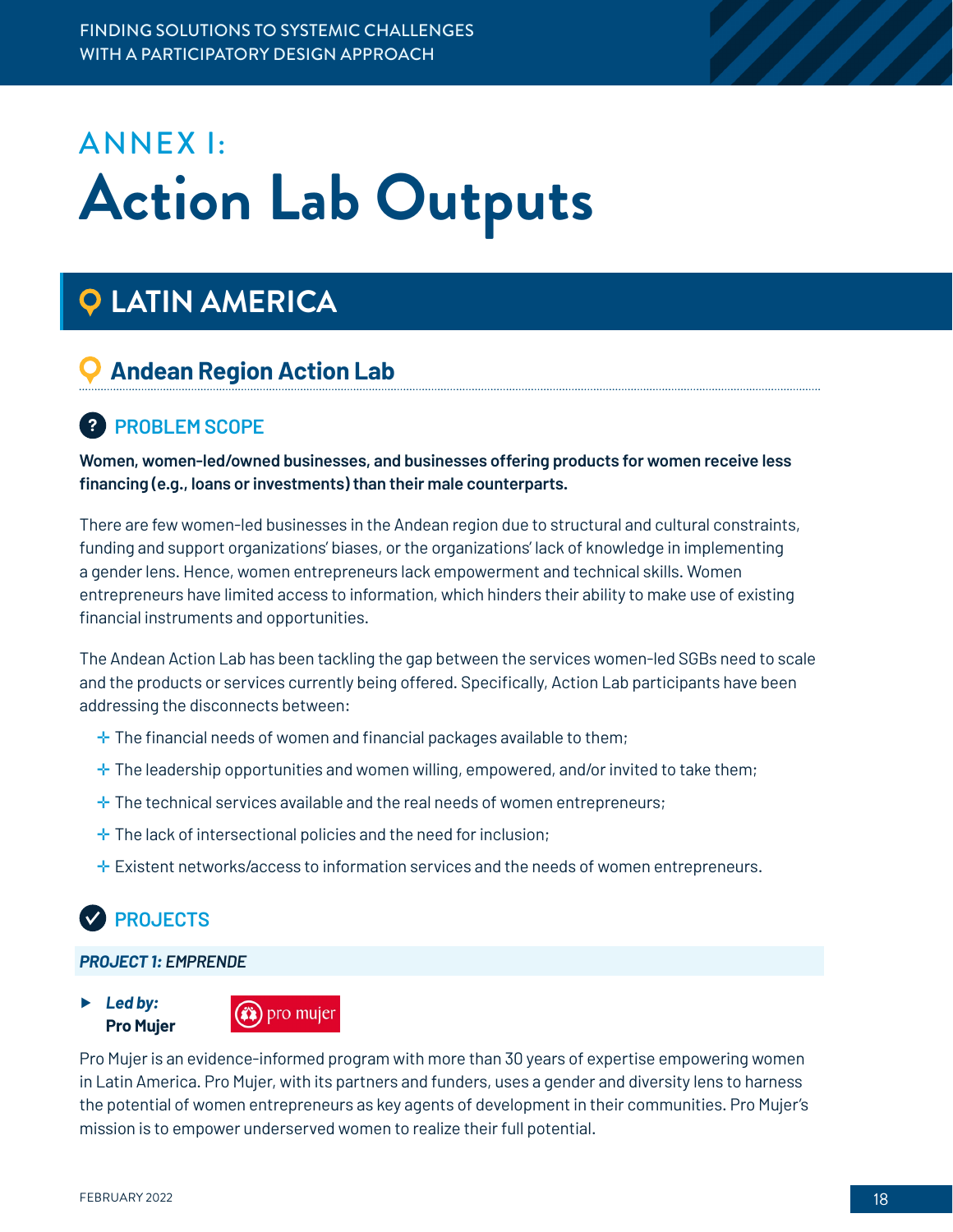*Project objective:* To provide Latin American women access to quality entrepreneurial content that empowers them to thrive and become economically independent.

Pro Mujer's project provides entrepreneurship training and support services to female entrepreneurs during all stages of their business journey by providing them access to their platform, leveraging both digital technology and existing physical Pro Mujer branches. Entrepreneurs are offered multi-format resources, coupled with social networking integration. The project will create a community of female entrepreneurs all along the capital curve in Latin America.

#### *PROJECT 2: CONSCIOUS PROCESSES*

▶ *Led by:* **Fundes**



Fundes is the largest Latin American non-profit organization dedicated to the sustainable growth of micro and small businesses and their ecosystems. Fundes works with large companies in successfully integrating local micro and small businesses into their supply chains.

*Project objective:* To reduce the gender gap in financial opportunities caused by unconscious biases of entities in their prospecting, selection, evaluation, and approval processes.

Fundes' project plans on designing a protocol for the four financial entities or investment funds that have expressed interest in piloting this program, ensuring that their internal processes are equitable and inclusive. After monitoring protocol implementation, Fundes will adjust the protocol based on their findings and plans on promoting the protocol to other entities. The intended outcomes are to increase the level of financing in women-led companies and reduce the gender gap in access to finance for women entrepreneurs.

## **Brazil Action Lab**

## **? PROBLEM SCOPE**

Small and medium-sized companies led by women, black women, and urban women in Brazil face additional barriers to accessing capital and markets.

#### *PROJECT: THE GOOD BUSINESS PROGRAM*

▶ *Led by:* **Fundação Tide Setubal**



▶ *Partner Organization:* **Impact Hub Manaus**



The Tide Setubal Foundation is a non-governmental organization of family origin created in 2006. Its mission is to: foster initiatives that promote social justice and sustainable development in urban peripheries and contribute to confronting socio-spatial inequalities in large cities, in conjunction with various agents of civil society, research institutions, the State and the market.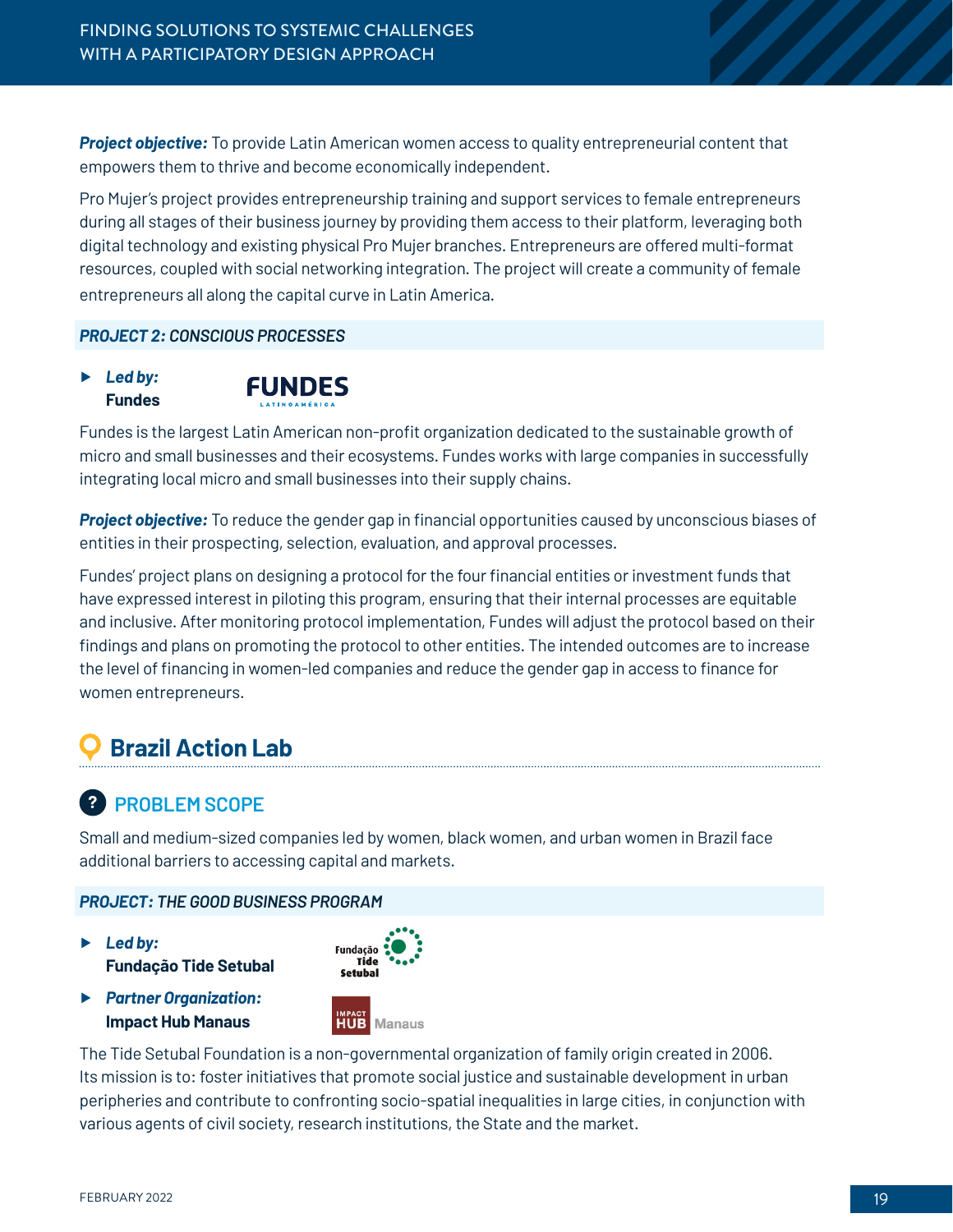Impact Hub Manaus is a global network of 24.250 people driving change – made up of 100+ communities in 60+ countries across 5 continents.Project Objective: To change the status quo by strengthening the practice of more inclusive procurement among large corporations with a gender and race lens in Brazil. The goal is to significantly increase the number of companies led by black women being hired as suppliers by large companies.

The Good Business program will achieve its objectives through two main strategies:

- ✛ Creating a major national campaign to identify SMEs led by black women who are willing to sell to large corporations. The program will then prepare and connect them to large corporations.
- $\pm$  Creating a trustful space for raising awareness of large companies with high procurement power through best practice sharing on inclusive procurement, sensibilization meetings, and trainings.

## **Central America and Mexico Action Lab**

## **? PROBLEM SCOPE**

Many investors do not invest with a gender lens because they do not know how to align their processes and investing theses with gender criteria. Many investors think that Gender Lens Investing (GLI) means providing capital to women-led businesses, and they do not consider the other multiple opportunities to incorporate inclusive practices across business operations and internally within the workforce.

#### *PROJECT: INVESTING IN EQUALITY PARTNERSHIP*

- ▶ *Led by:* **Value for Women (VfW)**
- ▶ *Co-implemented by:* **SVX.MX**



VfW is a key player in the GLI space. They launched the Gender Smart Nexus platform (Beta) in January 2021 and 55 investment funds, which have been used by 100 intermediaries in Latin America, Africa, and Asia. VfW has provided gender lens advisory services for dozens of investors and over 300 SGBs worldwide.

SVX designed and delivered a GLI workshop for 150 Latin American investors with WeAmericas Accelerator, BIVA, and Deetken Impact. SVX MX has grown a Latin American Community of impact investors and entrepreneurs during their impact investing training which spans more than 5 years. In 2021, SVX MX created a platform to connect investors with social businesses, with a focus on gender and the environment.

#### *Project objectives:*

- $\pm$  To help investors take action toward the improvement of the lives of women and/or girls and promote gender equality through funding women-led and gender-forward businesses.
- $\pm$  To connect investors with an active pipeline through an online platform.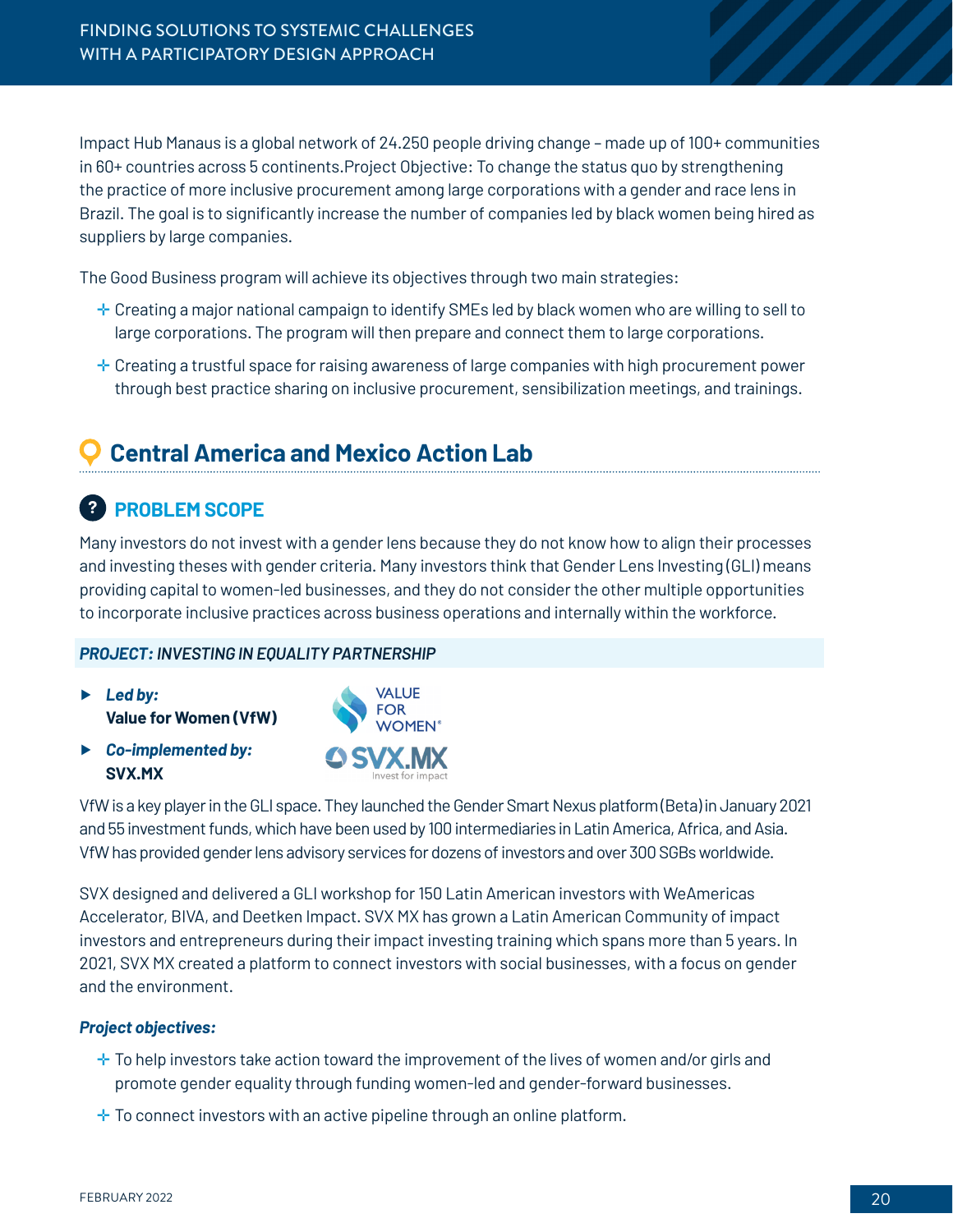<span id="page-20-0"></span>In order to increase the amount of investment directed towards women-led and gender-inclusive businesses in the Central America and Mexico region, a community of investors, gender lens investing (GLI) experts, and entrepreneurial intermediaries will be created to:

- $\pm$  Increase the number of investors that apply a gender lens;
- ✛ Encourage more investors to apply a gender lens by creating benchmarks and identification of at least three lessons learned through the use of the Gender Smart Nexus (GSN);
- ✛ Share GLI lessons learned from investors at different stages of the GLI journey;
- ✛ Identify a leading regional "influencer" investor that will receive gender lens advisory from VfW and be a spokesperson for GLI in the region;
- $\pm$  Identify and make visible investment-ready women-led and gender-forward businesses;
- ✛ Create a component in the SVX Pipeline Navigator platform which links women-led and genderforward businesses to investment funds in the community.

## **AFRICA**

## **East Africa Action Lab**

## **? PROBLEM SCOPE**

**Women consumers, entrepreneurs, and employees struggle with self-excluding beliefs that undermine growth.**

## **PROJECTS**

#### *PROJECT 1: INCREASING ACCESS TO CREDIT FOR WOMEN ENTREPRENEURS IN EAST AFRICA*

▶ *Led by:* **M-Kyala Ventures**



M-Kyala Ventures is a specialized strategy and advisory firm that supports organizations to build robust strategies and interventions to increase access to finance for women entrepreneurs in Africa. M-Kyala Ventures work with organizations to provide strategies on gender lens investing as well as entrepreneurial programming for women entrepreneurs with the aim of enabling more capital to reach them.

*Project objective:* to address systemic gender issues that drive the low levels of lending to women entrepreneurs, including restrictive credit terms, such as high collateral requirements, high-interest rates, and gender bias, as well as the lack of capacity of financial institutions to customize their products and processes to the needs of women entrepreneurs.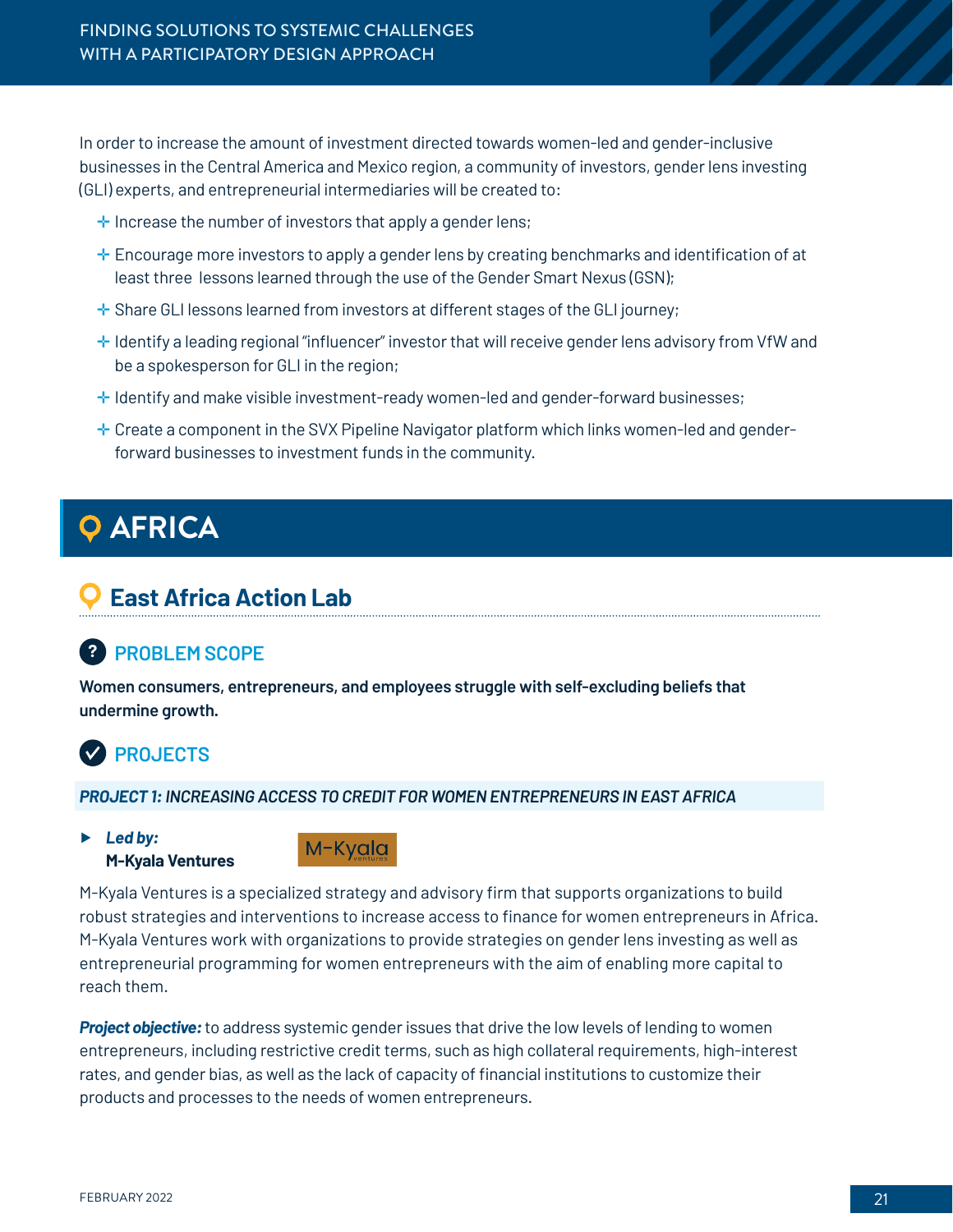M-Kyala Ventures will be developing a gender smart lending toolkit. The gender smart lending toolkit is a practical, efficient, and customized set of practices that will be implemented by financial institutions to enable increased lending to women entrepreneurs in East Africa.

#### *PROJECT 2: 360 ° WOMEN ENTREPRENEUR NETWORK*

▶ *Led by:* **Capital Solutions** 



Capital Solutions Ltd is a social enterprise incorporated in Uganda in 2008 with a purpose to inspire, transform, and build the capacity of women and youth social businesses working in Africa. Capital Solutions Ltd offers a 360-degree solution to social businesses in Africa through a 6-month accelerator program, network platform, advisory services, and financing.

*Program Objectives:* To break down systemic barriers to finance for 100 women enterprises by addressing needs from both the supply side (Grassroot Business Initiative - GBIs) and the demand side (women entrepreneurs).

The initiative provides a 360° solution to tackle the most pressing challenges women entrepreneurs persistently face. In East Africa, there are no networks providing this end-to-end solution to foster an ecosystem to support women-led businesses and drive the gender lens ecosystem.

## **West Africa Action Lab**

## **? PROBLEM SCOPE**

**Women-led SGBs in West Africa are scaling at a slower rate than male-led teams due to a lack of capacity and access to finance to grow and scale businesses.**

*PROJECT: AMPLIFYING THE CAPACITY OF WEST AFRICAN WOMEN ENTREPRENEURS TO GROW AND SCALE THEIR VENTURES* 

▶ *Led by:*

**Ashesi University and supported by a number of Action Lab participants.** 



Ashesi University is a private, non-profit university located in Accra, Ghana. The mission of Ashesi University is to educate ethical, entrepreneurial leaders in Africa and to cultivate, in every student, critical thinking skills, concern for others, and the courage to transform the continent. The group, of which 70% are women, consists of leading experts in business development and management, funding, policy, and strategy with over 20 years of combined experience.

*Project objectives:* to help early- and medium-stage women entrepreneurs to scale their businesses successfully.

The project team is developing a robust, gender-lens-focused digital platform that enables them to provide women entrepreneurs with tailored capacity building, entrepreneur training, technical advice,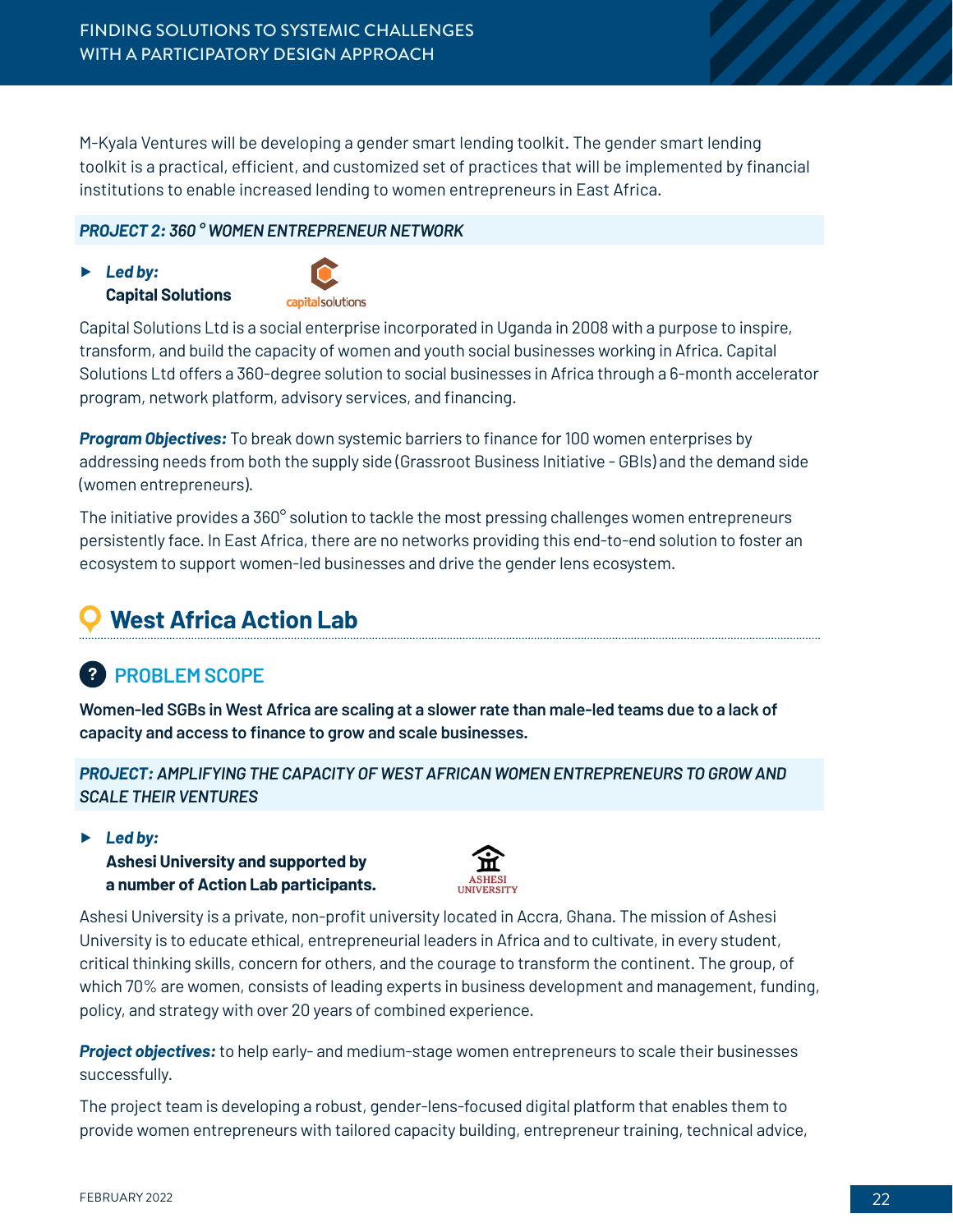bespoke venture building support, and access to funding sources so they can scale their businesses. This tech-based solution will be accessible online and offline. The proposed solution is housed at the entrepreneurship center of one of West Africa's leading private universities. The team behind the design and implementation of the solution consists of academics, business specialists, business accelerator and incubator leads and managers, funding experts, as well as policy specialists.

## **South Africa Action Lab**

## **? PROBLEM SCOPE**

**A lack of access to finance is stifling the growth of women-owned SGBs in South Africa and their ability to create jobs. As women-owned SGBs are more likely to create jobs for women, this has a compounding effect on the gender income gap.**

Women-owned SGBs are less likely to:

- $\pm$  Know of available finance opportunities, including those targeted specifically at Women-owned SGBs;
- $\pm$  Be a part of networks or have connections that may help them understand their financing options and how outside capital can drive business growth;
- $\pm$  Know what potential investors & debt providers need from SGBs seeking funding or how to talk to them;
- $\pm$  Approach funders directly, as a result of the above;
- ✛ Have the opportunity to practice critical finance access skills like storytelling and negotiation.

#### *PROJECT: ACCELERATED ACCESS TO FINANCE FOR WOMEN-LED SGBS*

▶ *Led by:* **African Management Institute**



*Project objectives:* to establish or form support programs (i.e., investor readiness and matching, access to finance, and output-based mentorship) where women can share their experiences and receive guidance on how to (a) approach funders and (b) structure sellable or bankable business plans.

The program aims to source 60 SGBs from the local Business Development Service (BDS) provider ecosystem based on a true need for finance and a need for extra support to access financial opportunities. The selection will include both women-owned SGBs and funders in the design of a results-driven, research-backed BDS program. The program will address both technical finance access skills (e.g., understanding provider requirements) and 'soft' finance access skills (e.g., storytelling, advocating for yourself, and negotiation). The project will match participants directly with potential funders (debt or equity) after completion of an access to finance program that was co-designed with these funders.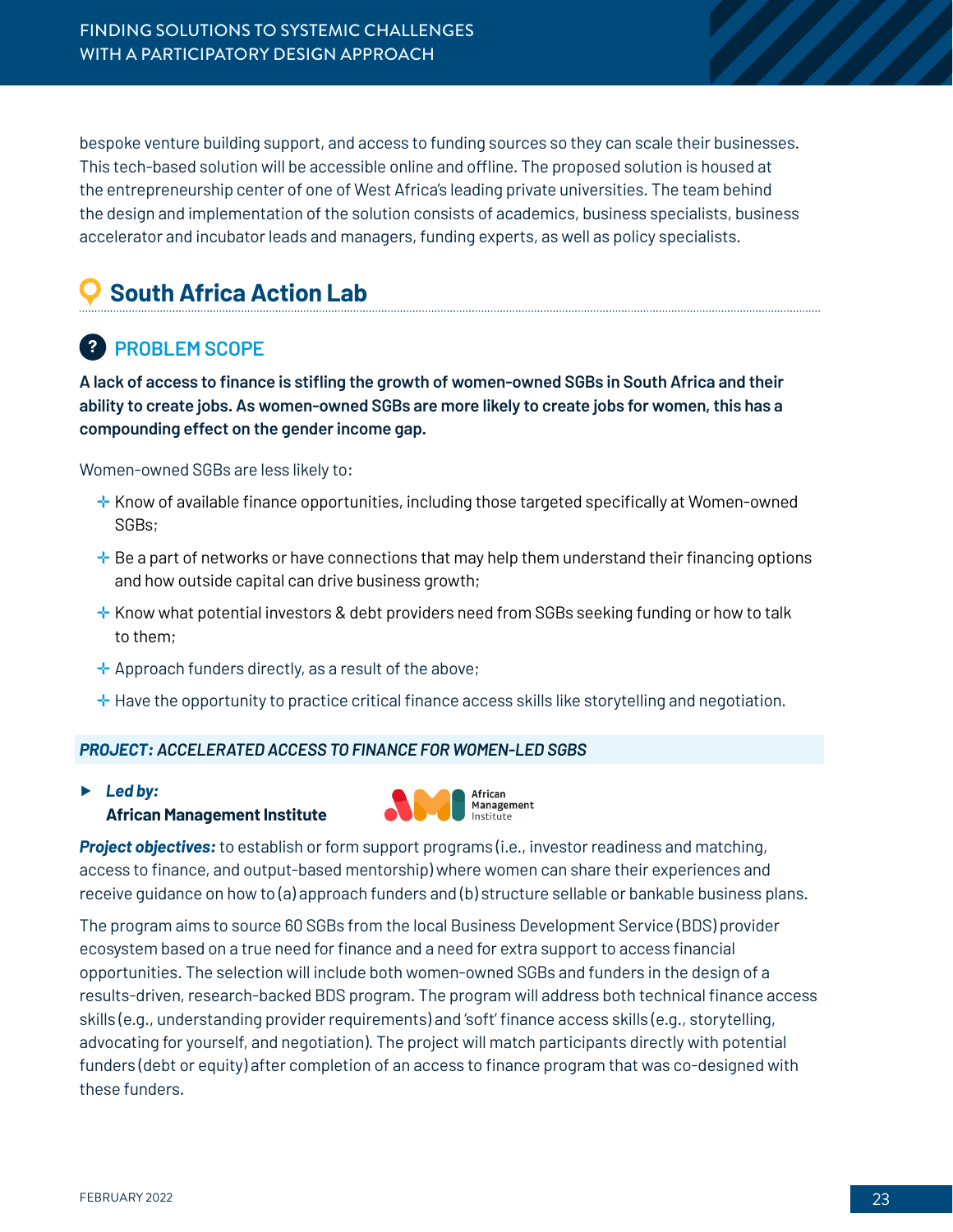## <span id="page-23-0"></span>**ASIA**

## **East and Southeast Asia Action Lab**

## **? PROBLEM SCOPE**

**Women-led SGBs lack the skills to access and strategically use capital.**

*PROJECT: WE RISE COMMUNITY ASIA*

- ▶ *Led by:* **Villgro Philippines**
- ▶ *Partner Organization:* **SanThit**
- 
- SanThit **ccelerator**

Villgro Philippines is a women-owned and led gender smart incubator that funds, mentors, and nurtures early-stage entrepreneurs solving the biggest social and environmental challenges. Villgro provides hands-on incubation support along with seed capital to help impact entrepreneurs test and validate their models for scale.They focus their efforts on unlocking catalytic capital for early-stage entrepreneurs, especially women.

SanThit is the first gender-smart startup accelerator in Myanmar. It was founded via a partnership with Emerging Markets Entrepreneurs, Sasakawa Peace Foundation, and Village Capital. SanThit provides capital and acceleration support to early-stage small and growing businesses run by women and/or supporting women. Their multi-layered program phases include asynchronous learning, a teachingintensive curriculum, and up to three rounds of hands-on, tailored support over nine months.

*Project objective:* to build an access-to-finance platform for women entrepreneurs to connect to capital, content, and a community with a mission to bridge the gender financing gap in Southeast Asia.

The platform developed by the project will:

- $\pm$  Host a self-diagnostic tool to help women entrepreneurs understand their investment readiness and needs;
- $\pm$  Create a safe space for women entrepreneurs to learn and share with peers and experts through community activities;
- $\pm$  Deliver a self-paced virtual learning curriculum on the basics of finance and investment readiness;
- $\pm$  Create a virtual resource hub including a loan product search tool to identify capital sources in the Philippines and Myanmar;
- ✛ Onboard investors, banks, and financial institutions with the objective to connect them to potential deals and build bridges with women entrepreneurs.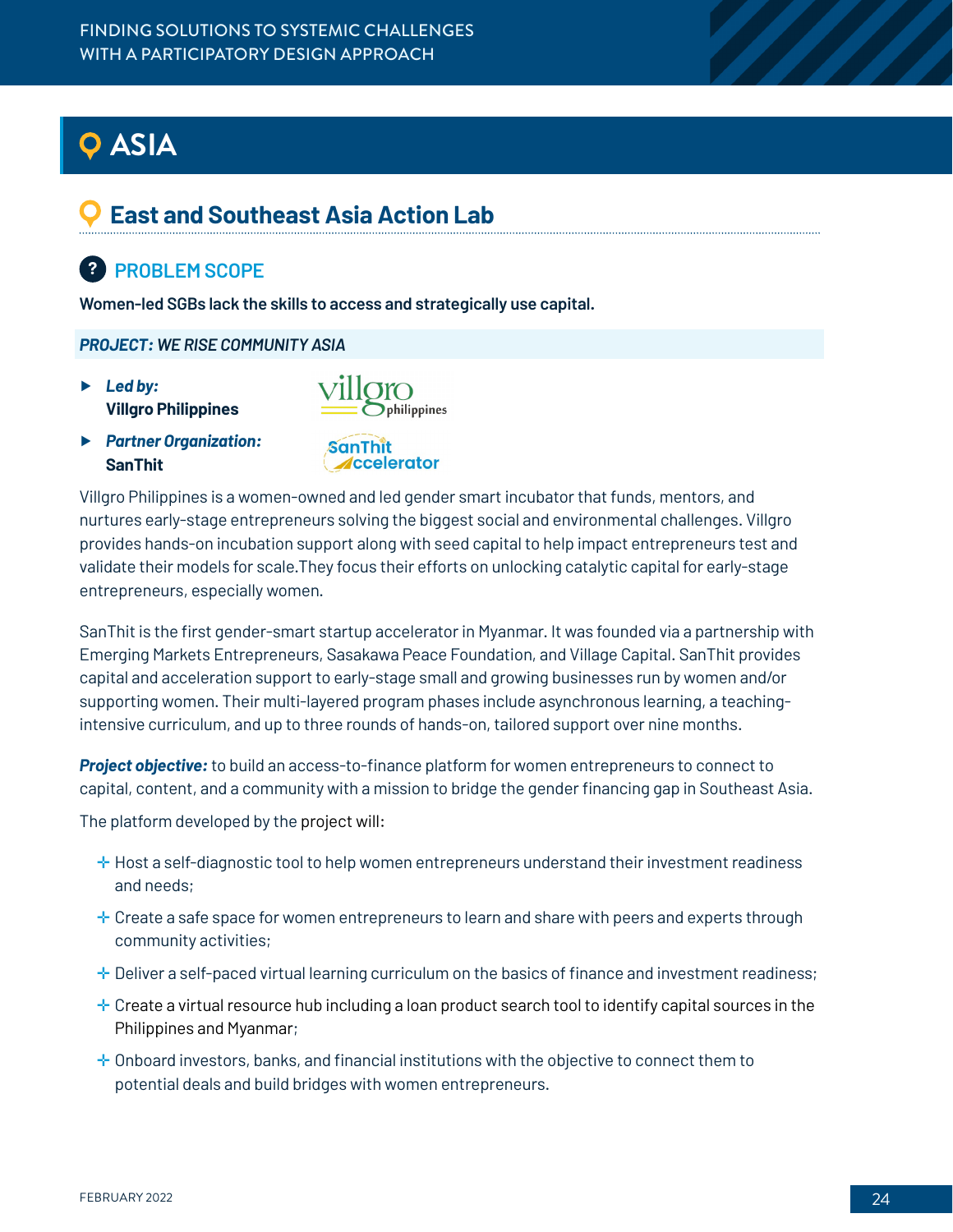## **India Action Lab**

## **? PROBLEM SCOPES**

**Scope one:** There are explicit and implicit biases in the investment process; while the gender composition of funding teams is not conducive to bringing out the best in most women entrepreneurs, leading to lower funding outcomes for women entrepreneurs. Therefore, the lab will work with investors to make funding teams & processes more gender-aware, leading to an increase in opportunities for accessing funding for women entrepreneurs.

*Scope two:* There isn't a roadmap or model which allows more women entrepreneurs to move from solopreneurs to SGBs and move beyond SGB to scale. Only seven percent of women entrepreneurs in India fall in the SGB category. Of these, ninety-nine percent have cited a lack of financial models for women as a challenge for growth and scale.

२९ VillageCapital

## **PROJECTS**

#### *PROJECT 1: INVESTOR EQUITY ALLIANCE*

- ▶ *Led by:* **Village Capital**
- ▶ *Partner Organizations:* **Green Artha Innovations, Aureolis Capital, Caspian Debt, Krishi Janani, Enviu, and WIN**



Village Capital is one of the largest organizations in the world supporting impact-driven, seed-stage startups. Since 2009, the team has directly worked with more than 1,100 entrepreneurs in 28 countries that have gone on to raise more than \$4 billion in follow-on capital. Village Capital's affiliated fund, VilCap Investments, has invested in 110 startups. Their matching platform, Abaca, has a network of more than 5,000 entrepreneurs and investors. Since 2016, Village Capital has worked with more than 100 other entrepreneur support organizations to globally unlock a high-potential, diverse pipeline.

*Project objective:*to address the disparity in funding to female founders of SGBs.

The project aims to create an alliance of industry insiders and veterans to co-create, demonstrate, and promote models & processes that will improve funding outcomes. Intended outcomes include:

- $\pm$  A robust, self-regulating investor equity alliance with a strong knowledge sharing & dissemination mandate;
- $\pm$  Growing awareness & adoption of more equitable processes, systems, and teams;
- ✛ Improved funding outcomes for female founders of SGBs, including access to and quantum of funding.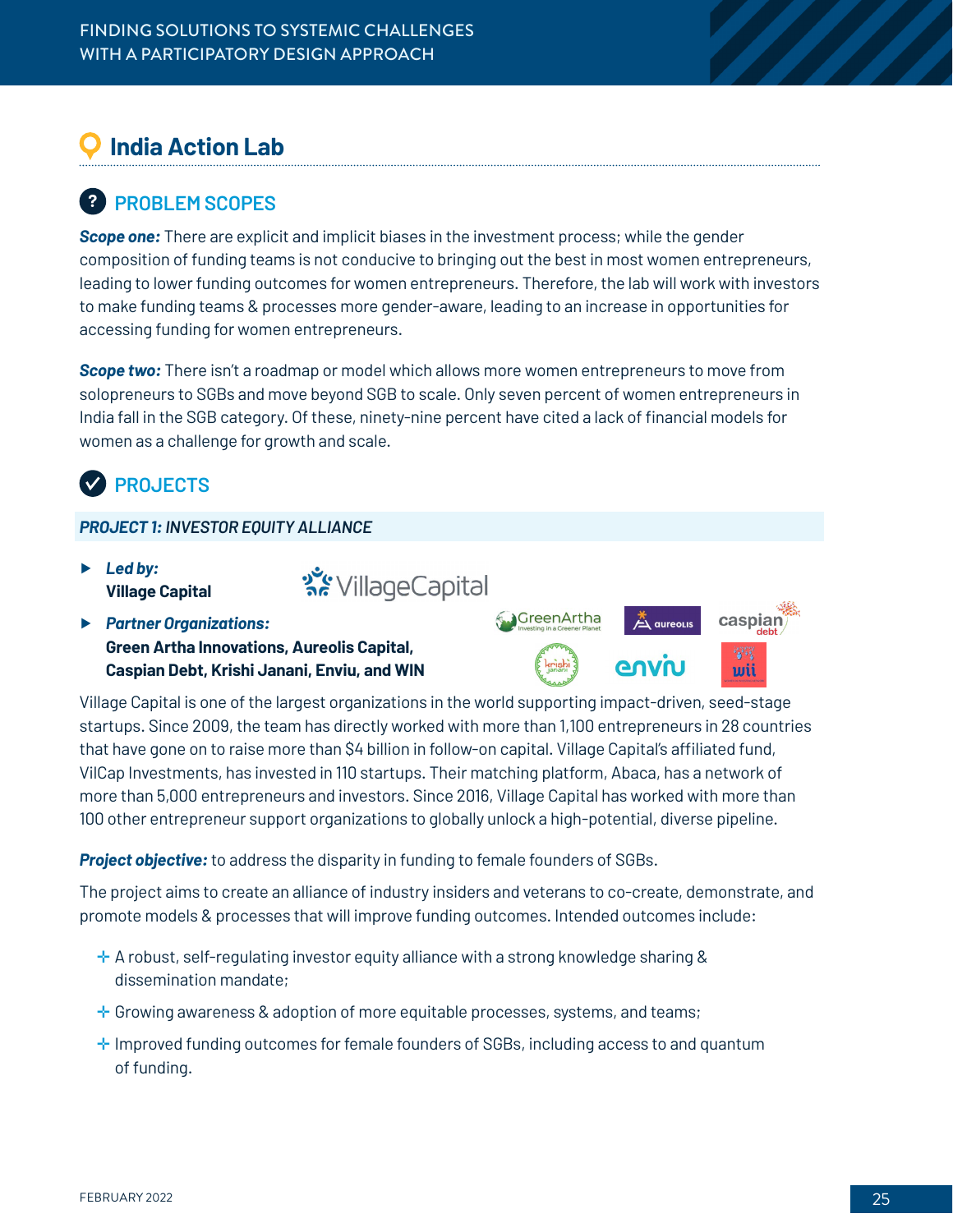#### *PROJECT 2: INSIGHTS INTO MAKING LENDING INCLUSIVE*

- ▶ *Led by:* **Villgro Innovations Foundation**
- ▶ *Partner Organizations:* **Kinara Capital and Caspian Debt**



Villgro supports social innovations that have the potential for democratizing innovation/technology and delivering impact at scale. Villgro India has supported 315 social innovators who have created 4,500+ new jobs & positively impacted 20 million lives.

Kinara Capital is providing collateral-free loans to Micro-, Small, and Medium-sized Enterprises (MSME) entrepreneurs, with a special focus on women entrepreneurs.

*Project objectives:* To execute primary research followed by a detailed analysis to understand the barriers that prevent women-led small and medium enterprises (WSMEs) from accessing affordable debt funding opportunities in India, from the perspectives of both entrepreneurs and lenders. To help lenders develop debt products that are amenable, affordable, and accessible.

The project aims to conduct surveys and in-depth interviews with women entrepreneurs and lenders to better understand the barriers women entrepreneurs are facing and why lenders may be hesitant to lend to women entrepreneurs. The research will be shared with relevant lenders. The project aims to support the building of collaboration amongst lenders and convince them to use the research in their risk modeling. In addition, the project will map research insights across the relevant offerings, including short-term overdraft, working capital, revenue-linked financing, and financing for asset creation.